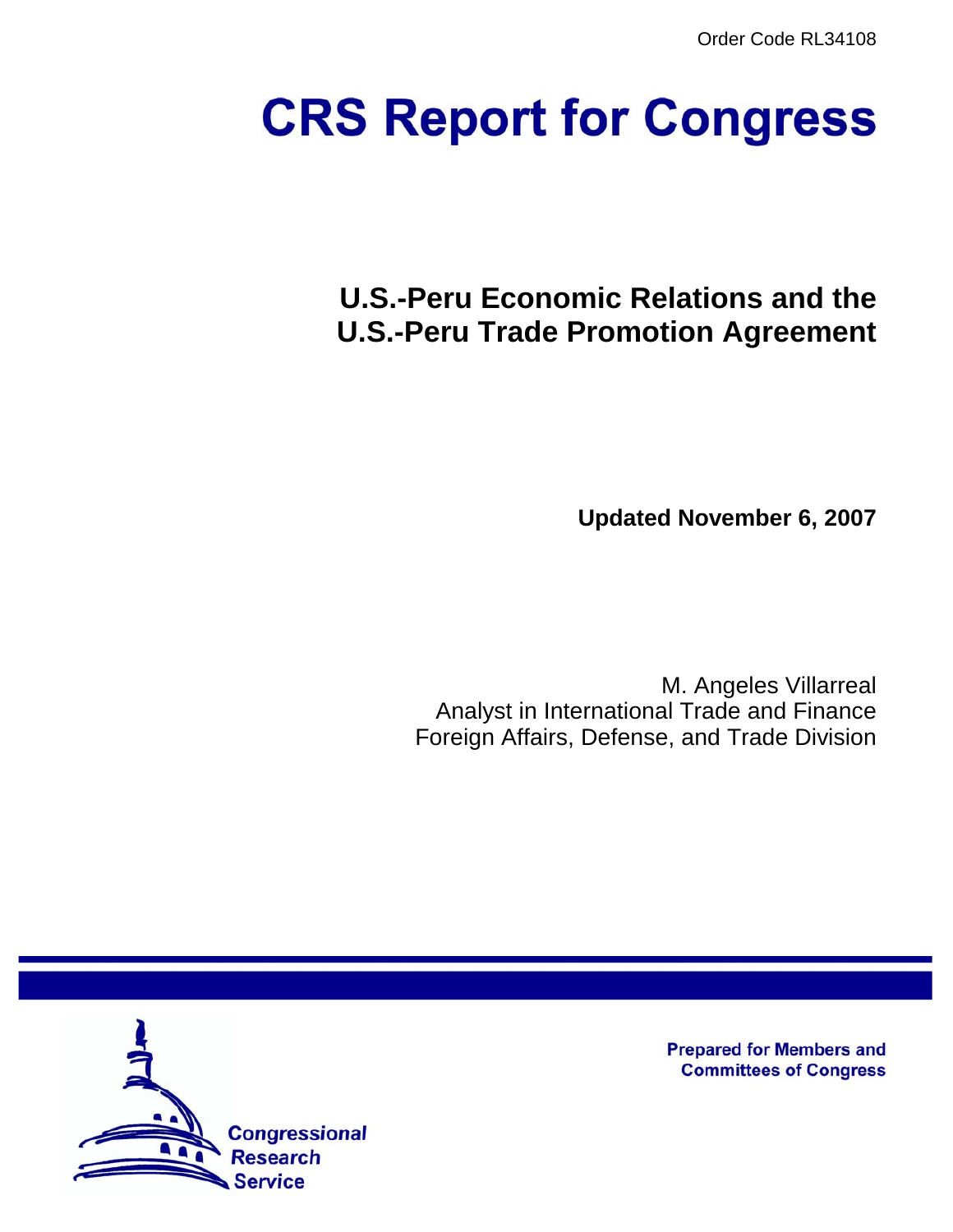# U.S.-Peru Economic Relations and the U.S.-Peru Trade Promotion Agreement

#### **Summary**

On December 7, 2005, the United States and Peru concluded negotiations on the U.S.-Peru Trade Promotion Agreement (PTPA). President Bush notified the Congress of the United States' intention to enter into the PTPA on January 6, 2006, and the agreement was signed on April 12, 2006 by U.S. Trade Representative Rob Portman and Peruvian Minister of Foreign Trade and Tourism Alfredo Ferrero Diez. The PTPA is a comprehensive trade agreement that, if approved by Congress, would eliminate tariffs and other barriers in goods and services trade between the United States and Peru. The approval and implementation of a PTPA is a high priority for the Peruvian government. Peruvian President Alan García has met with President Bush and Members of Congress on several occasions in the United States to stress the importance of the agreement for Peru.

The pending PTPA would likely have a small net economic effect on the United States because U.S. trade with Peru accounts for a small percent of total U.S. trade. For Peru, the impact would be more significant because the United States is Peru's leading trade partner. In 2006, 23% of Peru's exports went to the United States, and 16% of Peru's imports were supplied by the United States. In that same year, Peru accounted for  $0.5\%$  of total U.S. trade. Peru ranks  $43<sup>rd</sup>$  among U.S. export markets and 42nd as a source of U.S. imports. The dominant U.S. import item from Peru is gold (24% in 2006) and the leading U.S. export items to Peru are petroleum oils and related products (9% in 2006).

Upon implementation, a PTPA would eliminate duties on 80% of U.S. exports of consumer and industrial products to Peru. An additional 7% of U.S. exports would receive duty-free treatment within five years of implementation. Remaining tariffs would be eliminated ten years after implementation. A PTPA would make the preferential duty treatment for selected U.S. imports from Peru permanent. The United States currently extends duty-free treatment to imports from Peru under the Andean Trade Preference Act (ATPA; Title II of P.L. 102-182), enacted on December 4, 1991 and reauthorized under the Andean Trade Promotion and Drug Eradication Act (ATPDEA; Title XXXI of P.L. 107-210). The preference program is scheduled to expire on February 29, 2008.

The House is expected to consider the implementing legislation (H.R. 3688) for the U.S.-Peru FTA during the week of November 5, 2007 under the Trade Promotion Authority which requires an expedited process with limited debate and an up or down vote. Implementing legislation has not been introduced. On June 28, 2006, the Peruvian Congress voted 79 to 14 to approve the PTPA. On May 10, 2007, Congress and the Administration reached an agreement on a new bipartisan trade framework that calls for the inclusion of core labor and environmental standards in the text of pending and future trade agreements. On June 25, 2007, the United States reached an agreement with Peru on legally-binding amendments to the PTPA on labor, the environment, and other matters to reflect the bipartisan agreement of May 10. On June 27, 2007, Peru's Congress voted 70 to 38 in favor of the amendments to the PTPA. This report will be updated as events warrant.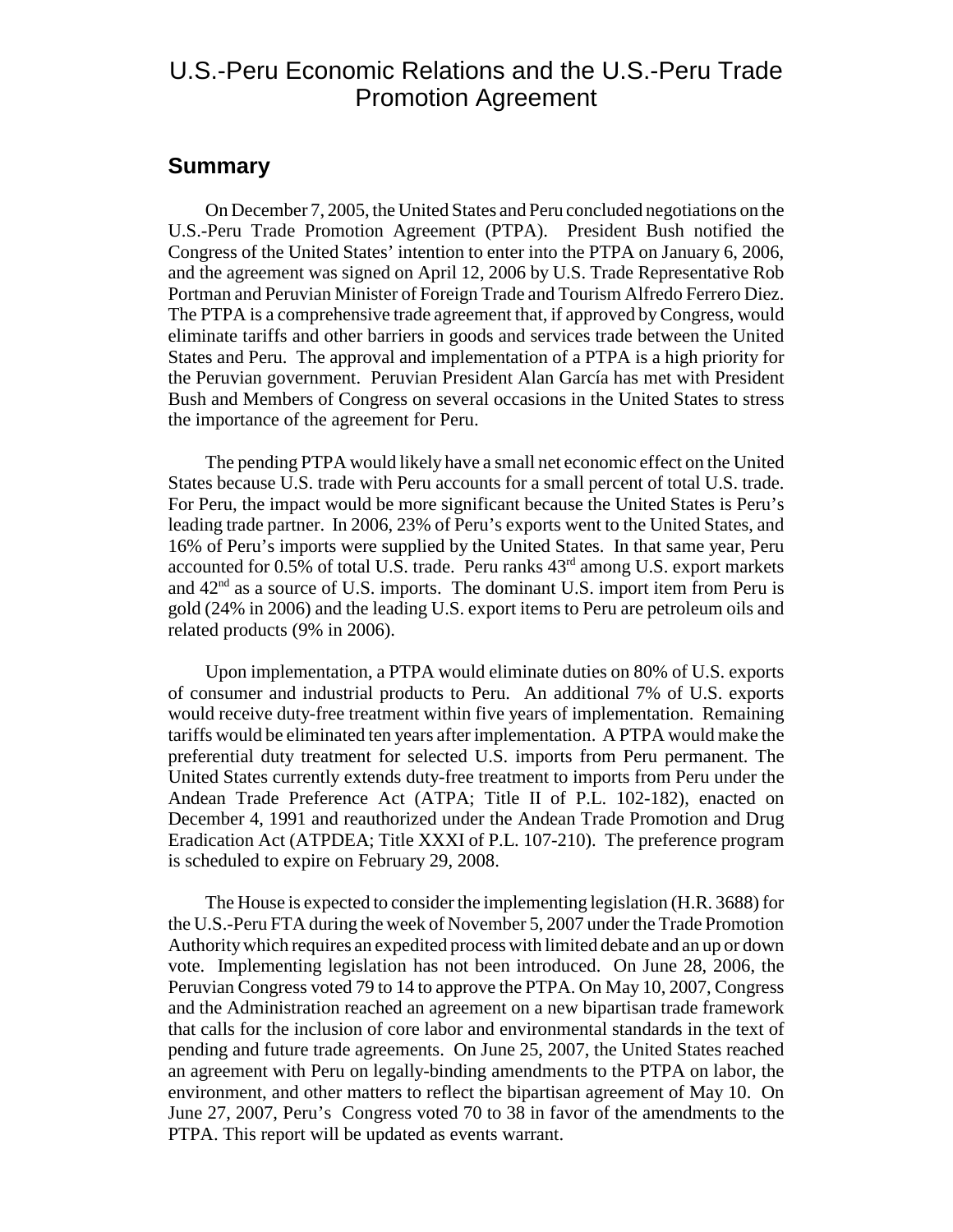# **Contents**

| Provisions of the U.S.-Peru Trade Promotion Agreement 10<br>Summary of Amendments to PTPA Reflecting Bipartisan Trade |
|-----------------------------------------------------------------------------------------------------------------------|
|                                                                                                                       |
| Patent Protection and Access to Medicines  16                                                                         |
|                                                                                                                       |

# **List of Figures**

|--|

# **List of Tables**

| Table 1. Key Economic Indicators for Peru and the United States 3                 |  |
|-----------------------------------------------------------------------------------|--|
|                                                                                   |  |
|                                                                                   |  |
| Table 4. U.S. Direct Investment Position in Peru (Historical-Cost Basis: 2006). 8 |  |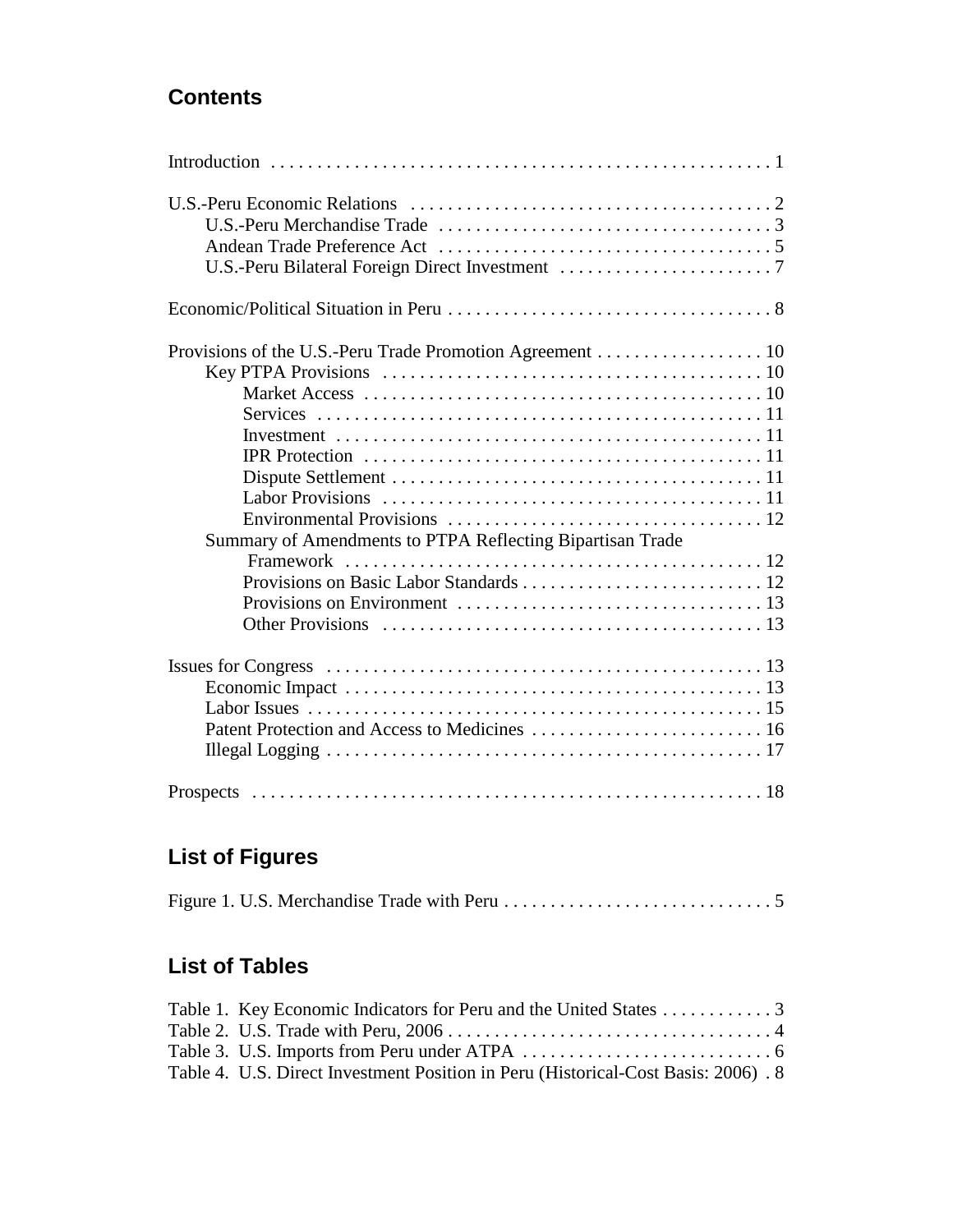# U.S.-Peru Economic Relations and the U.S.- Peru Trade Promotion Agreement

# **Introduction**

The United States and Peru concluded the U.S.-Peru Trade Promotion Agreement (PTPA) on December 7, 2005 and, on April 12, 2006, U.S. Trade Representative Rob Portman and Peruvian Minister of Foreign Trade and Tourism Alfredo Ferrero Diez Canseco signed the agreement. The proposed PTPA is a comprehensive trade agreement that, if approved by Congress, would eliminate tariffs and other barriers in goods and services trade between the United States and Peru. A free trade agreement with Peru is one of several bilateral free trade agreements (FTAs) negotiated or being considered by the United States with Latin American countries in its effort to advance free trade throughout the region. Peru's President Alan García views the pending agreement as fundamental to reforms Peru has taken for economic growth and social redistribution.

The PTPA negotiations began in May 2004, when the United States, Colombia, Peru, and Ecuador participated in the first round of negotiations for a U.S.-Andean free trade agreement  $(FTA)$ .<sup>1</sup> After thirteen rounds of talks, however, negotiators failed to reach an agreement. Peru continued negotiations alone with the United States and concluded a bilateral agreement in December 2005. On January 6, 2006, President Bush notified the Congress of his intention to enter into a free trade agreement with Peru. Colombia also continued negotiations with the United States in January 2006, and this agreement was concluded on February 27 and signed on November 22, 2006.

Implementing legislation for a PTPA must be approved yet by Congress for the agreement to take effect. The House is expected to consider the implementing legislation (H.R. 3688) for the U.S.-Peru FTA during the week of November 5, 2007. An implementing bill may be considered by the U.S. Congress under Title XXI (Bipartisan Trade Promotion Authority Act of 2002) of the Trade Act of 2002 (P.L. 107-210), which requires an expedited process with limited debate and an up or down vote. Trade Promotion Authority (TPA) procedures require the President to submit formally the agreement and implementing legislation to Congress after entering into an agreement, but there is no time limit for the Administration to do this. On June 28, 2006, the Peruvian Congress voted 79 to 14 to approve the agreement.

In early 2007, a number of Members of Congress indicated that some of the agreement's provisions would have to be strengthened to gain their approval,

<sup>&</sup>lt;sup>1</sup> See CRS Report RL32770, Andean-U.S. Free-Trade Agreement Negotiations, by M. Angeles Villarreal.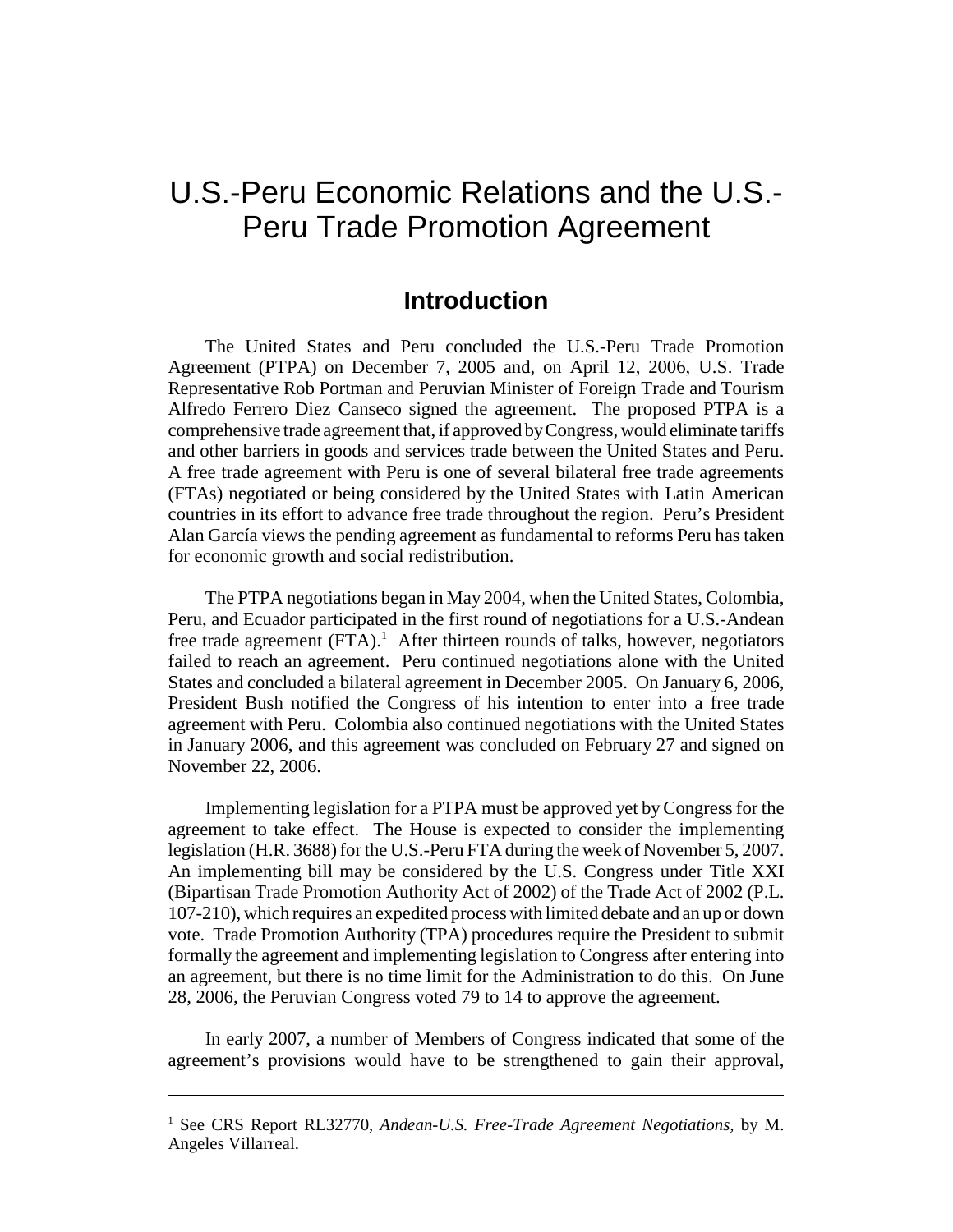particularly relating to core labor standards. After several months of negotiation, Congress and the Administration reached an agreement on May 10, 2007 on a new bipartisan trade framework that calls for the inclusion of core labor and environmental standards in the text of pending and future trade agreements. On June 25, 2007, U.S. Trade Representative Susan Schwab announced that the United States reached an agreement with Peru on a number of legally-binding amendments to the PTPA on labor, the environment, and other matters to reflect the bipartisan agreement of May 10. On June 27, 2007, Peru's unicameral Congress voted 70 to 38 in favor of the amendments to the PTPA.

Several House Democratic leaders issued a press release on June 29, 2007, stating that the proposed PTPA has potential to improve the standards of living in the United States and Peru, and that it reflects "... long-standing Democratic priorities with the inclusion of enforceable, internationally recognized labor rights and environmental standards."<sup>2</sup> The press release, however, also states that House Democratic leaders expect the Peruvian government to change their laws "... so these agreements can come into effect promptly thereafter", and that House Ways and Means Committee Chairman Charles Rangel will lead a bipartisan delegation of Members of Congress to Peru and Panama in August to consult with the two countries' legislatures and executive branches.<sup>3</sup>

## **U.S.-Peru Economic Relations**

With a population of 28 million people, Peru is the fifth most populous country in Latin America, after Brazil, Mexico, Colombia, and Argentina. Peru's economy is relatively small compared to the U.S. economy (see **Table 1**). Peru's gross domestic product (GDP) in 2006 was \$93 billion, about 0.7% of U.S. GDP (\$13.2 trillion in 2005). Peru's economy has shown strong growth over the past four years, much of it fueled by export growth in minerals, textiles, and agricultural products. GDP is estimated to have grown by 8.0% in 2006 and 6.3% in 2005. It is expected to grow by 6.8% in 2007 and 5.4% in 2008.<sup>4</sup> Peru's exports accounted for 27% of GDP in 2006, while imports accounted for 19%. The United States purchases 23% of Peru's exports, thus any change in U.S. demand for Peruvian products could have a noticeable effect on Peru's economy.

<sup>&</sup>lt;sup>2</sup> House Speaker Nancy Pelosi News Room, "Pelosi, Hoyer, Rangel, and Levin Statement on Trade," Press Release, June 29, 2007.

 $3$  Ibid.

<sup>4</sup> The Economist Intelligence Unit, *Country Outlook: Peru,* February 2006.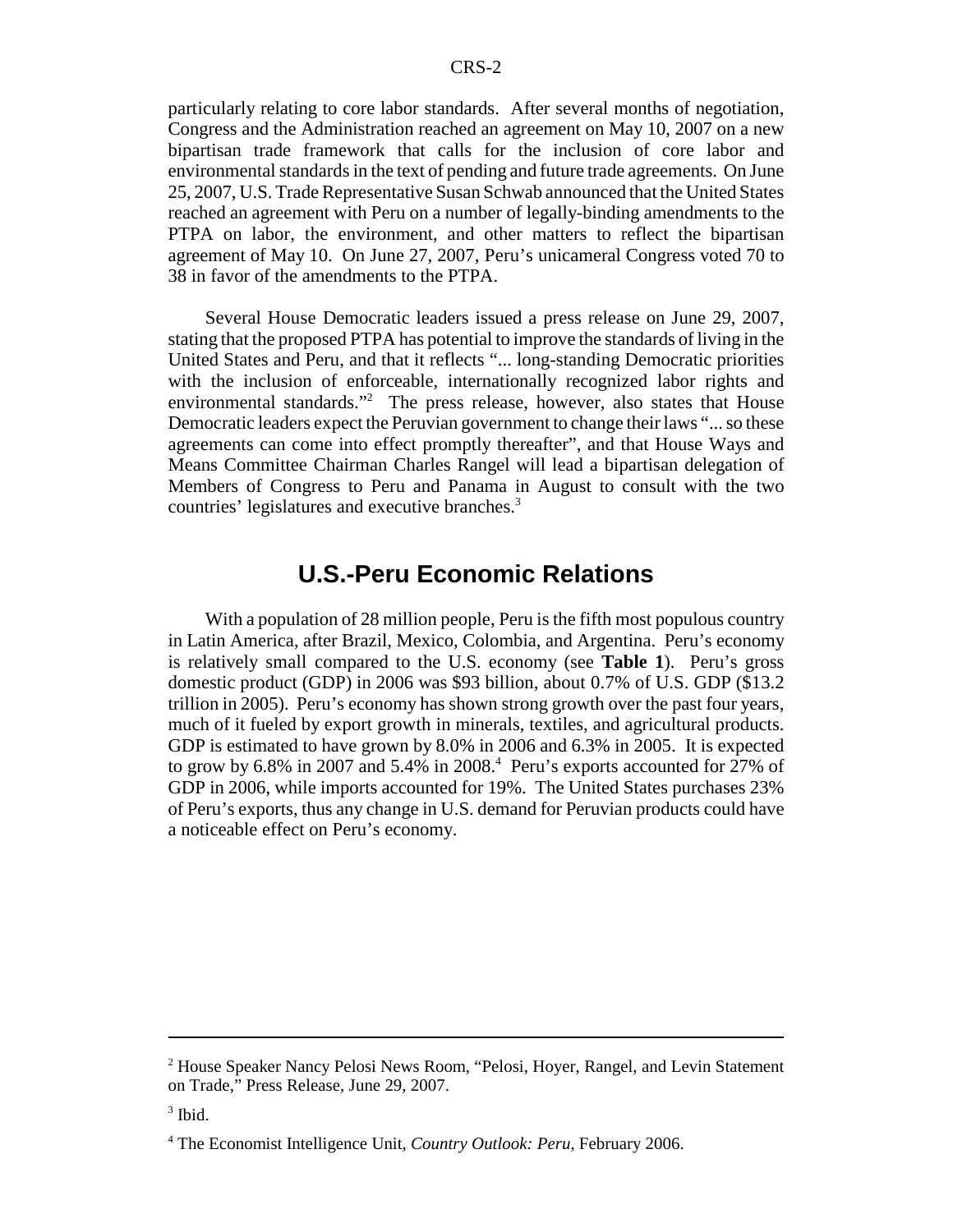#### CRS-3

|                                                     | Peru  |          | <b>United States</b> |          |  |
|-----------------------------------------------------|-------|----------|----------------------|----------|--|
|                                                     | 1996  | $2006^a$ | 1996                 | $2006^a$ |  |
| Population (millions)                               | 24    | 28       | 270                  | 299      |  |
| Nominal GDP (\$US billions) <sup>b</sup>            | 56    | 93       | 7,817                | 13,245   |  |
| GDP, PPP <sup>c</sup> Basis<br>(\$US billions)      | 104   | 191      | 7,817                | 13,245   |  |
| Per Capita GDP (\$US)                               | 2,303 | 3,290    | 28,987               | 44,237   |  |
| Per Capita GDP in \$PPPs                            | 4,300 | 6,730    | 28,987               | 44,237   |  |
| <b>Total Merchandise Exports</b><br>(US\$ billions) | 5.9   | 23.8     | 625                  | 1,037    |  |
| Exports as % of $GDPd$                              | 13%   | 27%      | 11%                  | 11%      |  |
| <b>Total Merchandise Imports</b><br>(US\$billions)  | 7.9   | 15.0     | 795                  | 1854     |  |
| Imports as % of $GDPd$                              | 18%   | 19%      | 12%                  | 17%      |  |

#### **Table 1. Key Economic Indicators for Peru and the United States**

**Source:** Compiled by CRS based on data from the Economist Intelligence Unit (EIU) on-line database..

a. Figures for 2006 are estimates.

b. Nominal GDP is calculated by EIU based on figures from World Bank and World Development Indicators.

c. PPP refers to purchasing power parity, which reflects the purchasing power of foreign currencies in U.S. dollars.

d. Exports and Imports as % of GDP are derived by the EIU and include trade in both goods and services.

#### **U.S.-Peru Merchandise Trade**

The United States is Peru's leading trade partner. In 2006, 23% of Peru's exports went to the United States, and 16% of Peru's imports were supplied by the United States. The U.S. share of total Peruvian trade fell somewhat in 2006. The share of exports to the United States declined by seven percentage points in 2006 (from 30% to 23%), while the share of imports from the United States decreased by almost two percentage points (from 18% to 16%). China is Peru's second most significant trade partner, accounting for 10% of Peru's exports and 10% of Peru's imports. Other major trade partners for Peru are Brazil, Chile, Ecuador, and Colombia.

Peru accounts for 0.5% of total U.S. trade. Peru ranks  $43<sup>rd</sup>$  among U.S. export markets (\$2.9 billion in 2006) and  $42<sup>nd</sup>$  as a source of U.S. imports (\$5.9 billion in 2006). As shown in **Table 2**, the dominant U.S. import item from Peru is gold (24% of U.S. imports from Peru in 2006), followed by refined copper (17% of total), and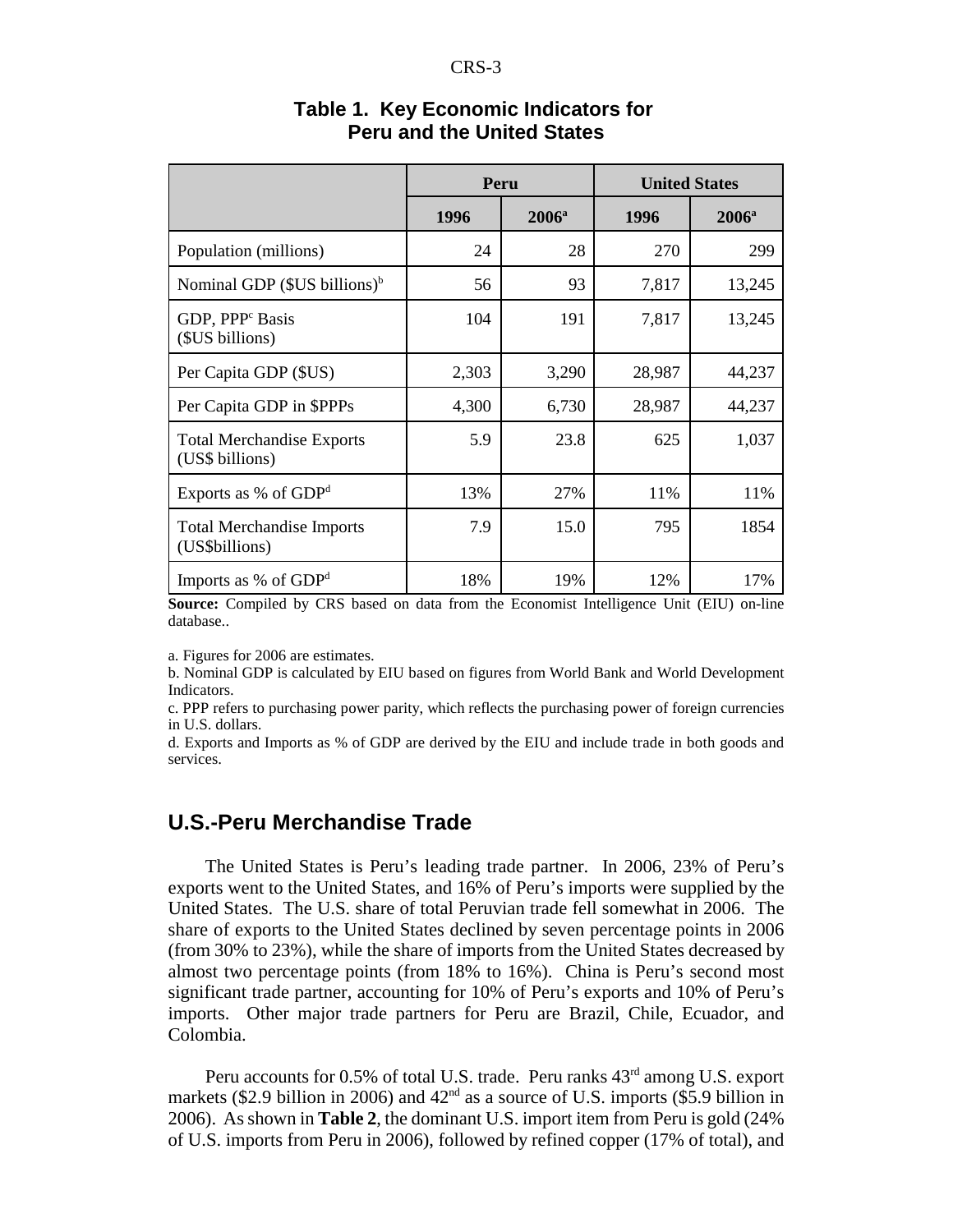petroleum oils and oil products (13% of total). The leading U.S. export items are petroleum oils and oil products (9% of U.S. exports to Peru in 2006), machinery parts for trucks, bulldozers, snowplows, etc. (6% of total), and transmission apparatus (5% of total).

| <b>U.S. Exports</b>                                                  |          |              | <b>U.S. Imports</b>                               |          |              |
|----------------------------------------------------------------------|----------|--------------|---------------------------------------------------|----------|--------------|
| <b>Leading Items</b><br>(HTS 4 Digit Level)                          | \$ Mill. | <b>Share</b> | <b>Leading Items</b><br>(HTS 4 Digit<br>level)    | \$ Mill. | <b>Share</b> |
| Petroleum Oils, and<br>Other Oils and<br>Products                    | 272.7    | 9%           | Gold                                              | 1,408.5  | 24%          |
| <b>Machinery Parts for</b><br>Trucks, Bulldozers,<br>Snowplows, etc. | 176.7    | 6%           | Copper                                            | 994.6    | 17%          |
| Transmission<br>Apparatus                                            | 157.9    | 5%           | Petroleum Oils,<br>and Other Oils<br>and Products | 795.7    | 13%          |
| Automatic Data<br>Processing Machines<br>& Unites                    | 127.0    | 4%           | Sweaters and<br>similar knitted<br>articles       | 316.6    | 5%           |
| Machinery Parts &<br>Accessories                                     | 120.2    | 4%           | Silver                                            | 226.7    | 4%           |
| All Other                                                            | 2,070.7  | 71%          | All Other                                         | 2,154.8  | 37%          |
| <b>Total Exports</b>                                                 | 2,927.2  |              | <b>Total Imports</b>                              | 5,896.9  |              |

**Table 2. U.S. Trade with Peru, 2006**

**Source:** Compiled by CRS using USITC Interactive Tariff and Trade DataWeb at [http://dataweb.usitc.gov]: HTS 4-digit level.

U.S. imports from Peru have been increasing significantly since 1996, from \$1.26 billion in 1996 to \$5.90 billion in 2006, a 368% increase. Between 1995 and 2006, the U.S. trade balance with Peru went from a surplus of \$0.74 billion to a deficit of almost \$3 billion in 2006 (see **Figure 1**). Peru's export growth with the United States has helped economic growth and has also helped strengthen the Peruvian currency.

Peru applies tariffs in the 4% to 20% range to virtually all imports from the United States though the government has consistently lowered tariff rates since the early 1990s. Peru's average applied rate is approximately 10%. The government also maintains a five percent "temporary" tariff surcharge on agricultural goods to protect the domestic industry. It has eliminated almost all non-tariff barriers, including subsidies, import licensing requirements, import prohibitions and quantitative restrictions. However, the government bans the imports of some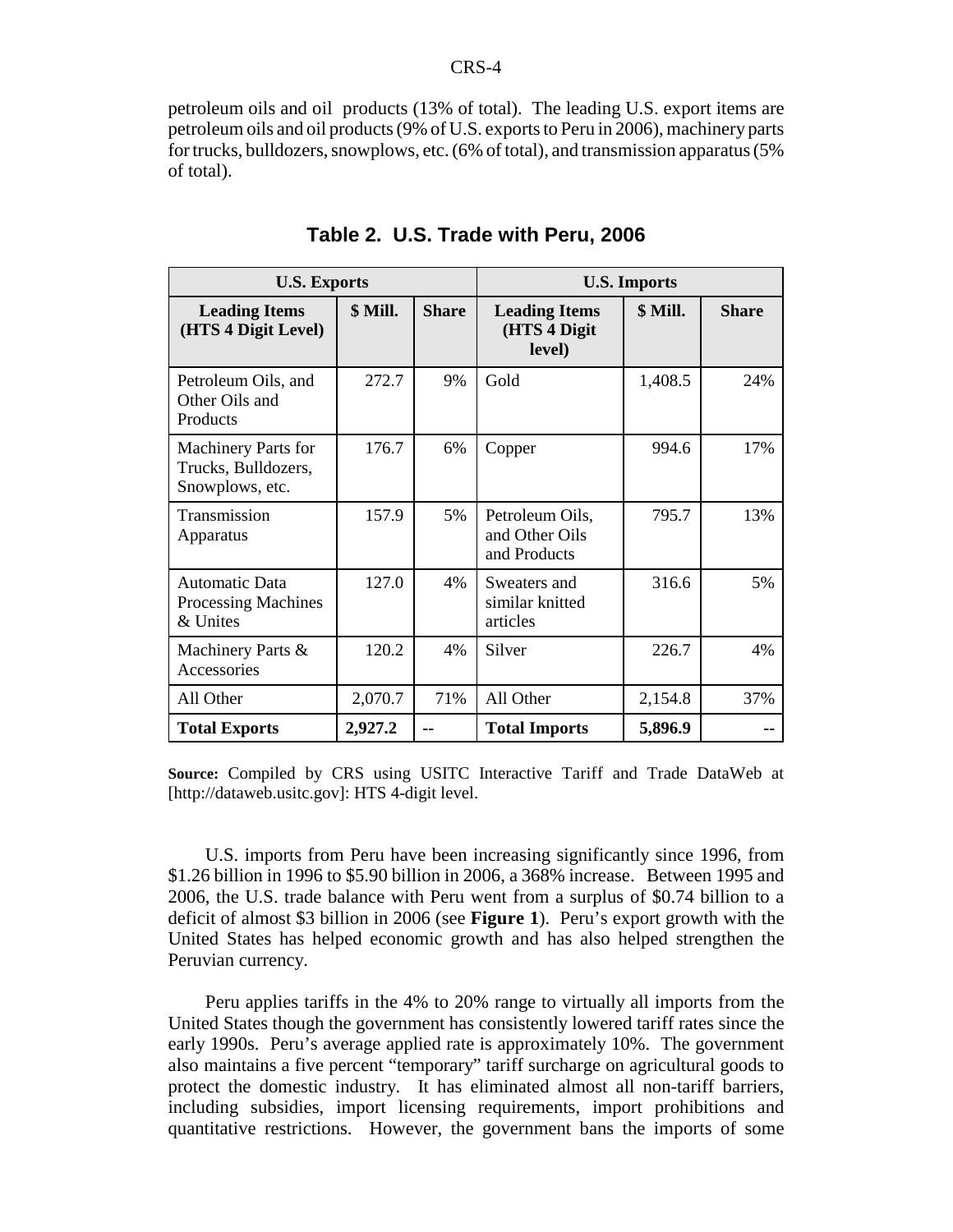products, including used clothing, used shoes, used tires, remanufactured goods, cars over five years old, and heavy trucks over eight years old. U.S. industry is concerned about enforcement of Peru's intellectual property rights (IPR) laws, particularly with respect to the relatively weak penalties imposed on IPR violators. Peruvian law restricts foreign investment in the following way: majority ownership of broadcast media to Peruvian citizens; ownership of land or investment in natural resources within 50 kilometers of a border; and operation of national air and water transportation. Peru's laws also place limits of up to 30% on a local company's employment of foreign workers.<sup>5</sup>



**Figure 1. U.S. Merchandise Trade with Peru**

**Source:** Compiled by CRS using USITC Interactive Tariff and Trade DataWeb at [http://dataweb.usitc.gov].

#### **Andean Trade Preference Act**

The United States currently extends duty-free treatment to imports from Peru under the Andean Trade Preference Act (ATPA), a regional trade preference program.<sup>6</sup> The trade preferences program began under the Andean Trade Preference Act (ATPA; Title II of P.L. 102-182), enacted on December 4, 1991. ATPA authorized the President to grant duty-free treatment to certain products from the four Andean countries that met domestic content and other requirements. It was intended to promote economic growth in the Andean region and to encourage a shift away

<sup>5</sup> United States Trade Representative (USTR), *2006 National Trade Estimate Report on Foreign Trade Barriers,* pp. 512-517.

<sup>6</sup> For more information see CRS Report RS22548, *ATPA Renewal: Background and Issues,* by M. Angeles Villarreal.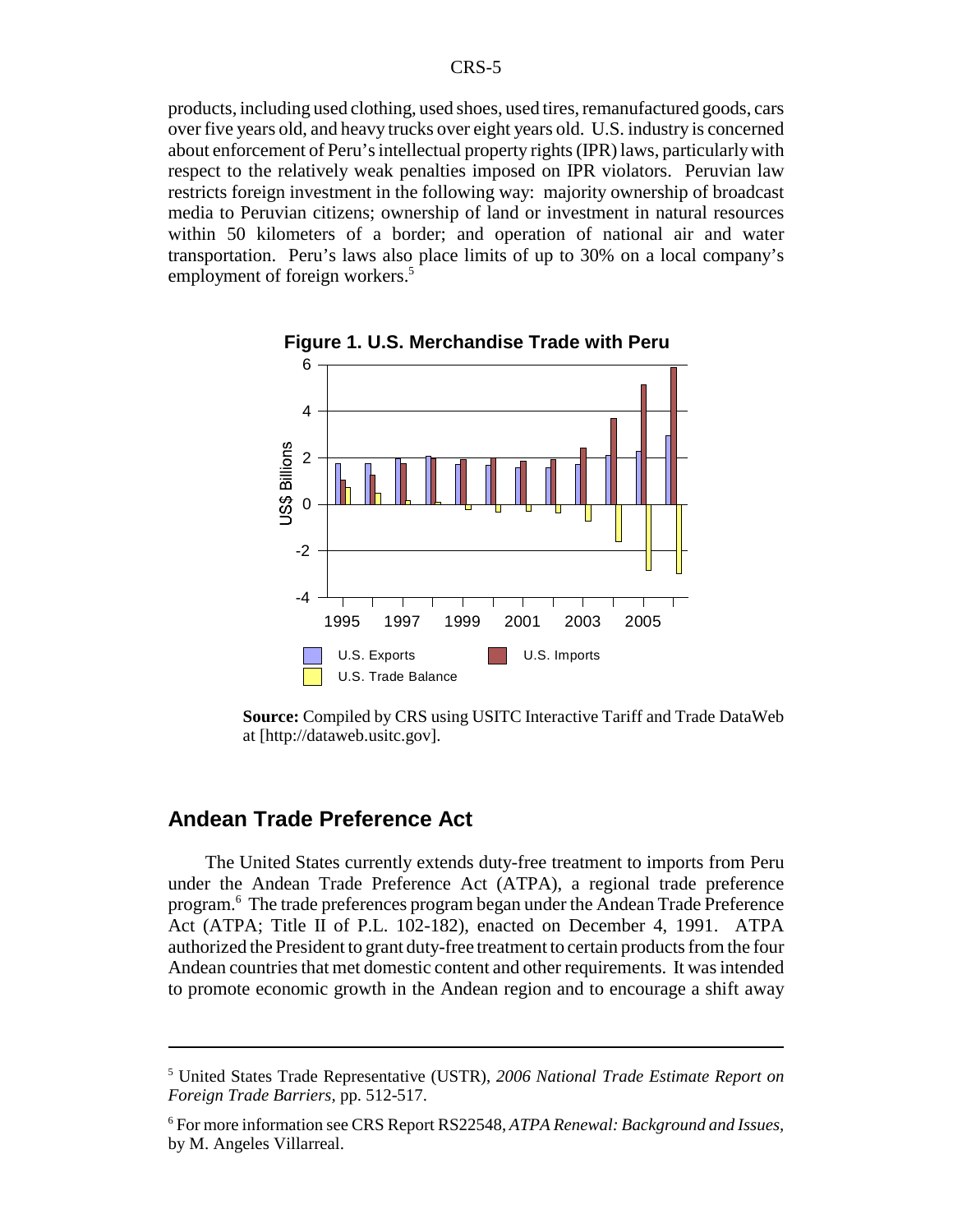from dependence on illegal drugs by supporting legitimate economic activities. ATPA was originally authorized for 10 years and lapsed on December 4, 2001.

Some months after ATPA had lapsed, the Andean Trade Promotion and Drug Eradication Act (ATPDEA; Title XXXI of P.L. 107-210), was enacted on August 6, 2002. ATPDEA reauthorized the ATPA preference program and expanded trade preferences to include additional products that were excluded under ATPA, including petroleum and petroleum products, certain footwear, tuna in flexible containers, and certain watches and leather products. ATPDEA also authorized the President to grant duty-free treatment to U.S. imports of certain apparel articles, if the articles met domestic content rules. Andean trade preferences were scheduled to end on December 31, 2006. Legislation was enacted late in the  $109<sup>th</sup>$  Congress (P.L. 109-432) to extend Andean trade preferences until June 30, 2007, and for an additional six months if a country enters into a free trade agreement with the United States before then. In the  $110<sup>th</sup>$  Congress, legislation was enacted to extend the ATPA for all four countries until February 29, 2008 (P.L. 110-42).

In 2006, 54% of all U.S. imports from Peru received preferential duty treatment under ATPA. Of those, the leading imports were refined copper and petroleum oils. The trade preference program contributed to a rapid increase in U.S. imports from Peru. Between 1991, when the ATPA was signed into law, and 2005, U.S. total imports from Peru increased at a compound annual growth rate of 13%. Between 2001 and 2006, U.S. total imports from Peru increased by 226%, while imports under ATPA increased by 367%. In 2003, ATPDEA imports increased 235% and continued to rise from 2004 to 2006 (see **Table 3**). The rapid increase in import value was partially due to an increase in the volume of imports caused by the trade preferences act, but rising prices of mineral and energy-related imports were also a major factor.

|                                          | 2001    | 2002    | 2003    | 2004    | 2005    | 2006    |
|------------------------------------------|---------|---------|---------|---------|---------|---------|
| <b>ATPA</b> Import<br>Value <sup>a</sup> | 686.3   | 381.8   | 1,279.3 | 1,602.7 | 2,282.7 | 3,201.9 |
| % Change                                 | $-20%$  | $-44%$  | 235%    | 25%     | 42%     | 40%     |
| <b>Total Imports</b><br>$($$ millions)   | 1,805.5 | 1,952.9 | 2,415.8 | 3,684.8 | 5,122.6 | 5,896.9 |
| % Change                                 | $-8\%$  | 8%      | 24%     | 53%     | 39%     | 15%     |

**Table 3. U.S. Imports from Peru under ATPA** (\$ in millions)

**Source:** Compiled by CRS using USITC data.

a. Includes imports under ATPA and ATPDEA.

A USITC report on the Impact of the Andean Trade Preference Act states that, the overall impact on the United States is small and would likely have minimal future effects on the U.S. economy because the share of imports from Peru is so small. The USITC report states that, according to the U.S. Embassy in Peru, the ATPA and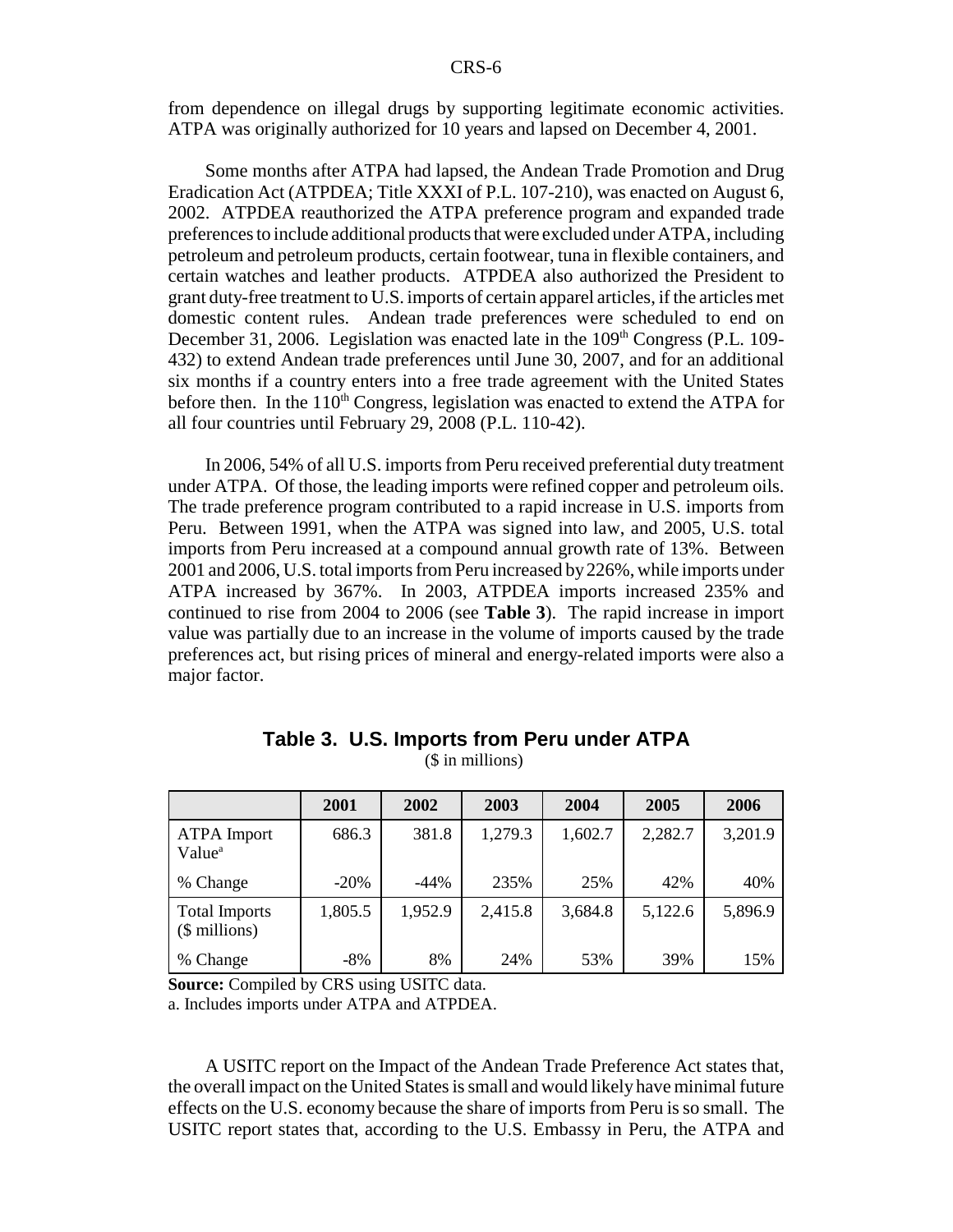ATPDEA have provided significant economic benefits to Peru, especially in the textiles, apparel and agricultural industries.<sup>7</sup> The study reports that Peru's textile and apparel sector directly employed about 150,000 workers and indirectly employed 350,000 workers in 2004. Exports in these industries increased by 25% in 2004. Economic analysts in Peru attribute the growth in textile and apparel exports to the United States to the trade preferences granted by the ATPDEA.<sup>8</sup> The USITC report states the Peru's agricultural sector has benefitted under the ATPDEA. Peru has become the world's largest exporter of asparagus and paprika. According to the Peruvian agricultural industry, investment representing the purchase of imported machinery and equipment for the agricultural sector rose 79% in 2004, after a decade of fluctuating investment levels.<sup>9</sup>

The share of Peru's overall exports going to the United States has grown from 24% of total exports in 2001 to 30% of total exports in 2006. The USITC study reports that Peru's Ministry of Economy and Finance claimed that Peru's strong GDP growth rate in 2004 was largely due to increased access to the U.S. market. The study reports that U.S. foreign direct investment (FDI) in ATPA or ATPDEA-related investments were significant, but that companies reported that they had limited their investments because of the trade preferences expiration expected at the end of 2006. It states that business leaders are concerned about whether a free trade agreement with Peru will be in place before ATPA benefits expire, and that any large investments will be postponed until either ATPA has been extended or a free trade agreement has been ratified.<sup>10</sup>

### **U.S.-Peru Bilateral Foreign Direct Investment**

U.S. foreign direct investment in Peru on a historical-cost basis totaled \$4.98 billion in 2006 (see **Table 4**). The largest amount is in mining, which accounted for 62%, or \$3.09 billion, of total U.S. FDI in Peru in 2006. The second largest amount, \$380 million (8% of total), is in manufacturing, followed by \$103 million in finance (not including depository institutions). $^{11}$ 

U.S. investors in Peru had a number of disputes with the Peruvian government in the past, which have mostly been resolved. Some of these involved alleged mistreatment by Peru's national tax authority. National treatment for foreign investors is guaranteed under Peru's 1993 constitution. Under the constitution, arbitration is available for disputes between foreign investors and the government of Peru, and several U.S. companies chose to pursue claims through arbitration. They complained that executive branch ministries, regulatory agencies, the tax agency and the judiciary lack the resources, expertise and impartiality necessary to carry out their

<sup>7</sup> United States International Trade Commission (USITC), *The Impact of the Andean Trade Preference Act: Eleventh Report 2004,* USITC Publication 3803, September 2005, p. 3-29.

<sup>8</sup> Ibid, pp. 3-32 through 3-33.

<sup>&</sup>lt;sup>9</sup> Ibid, p. 3-31.

 $10$  Ibid, p. 3-30.

<sup>&</sup>lt;sup>11</sup> Based on data from the U.S. Bureau of Economic Analysis, see [http://www.bea.gov].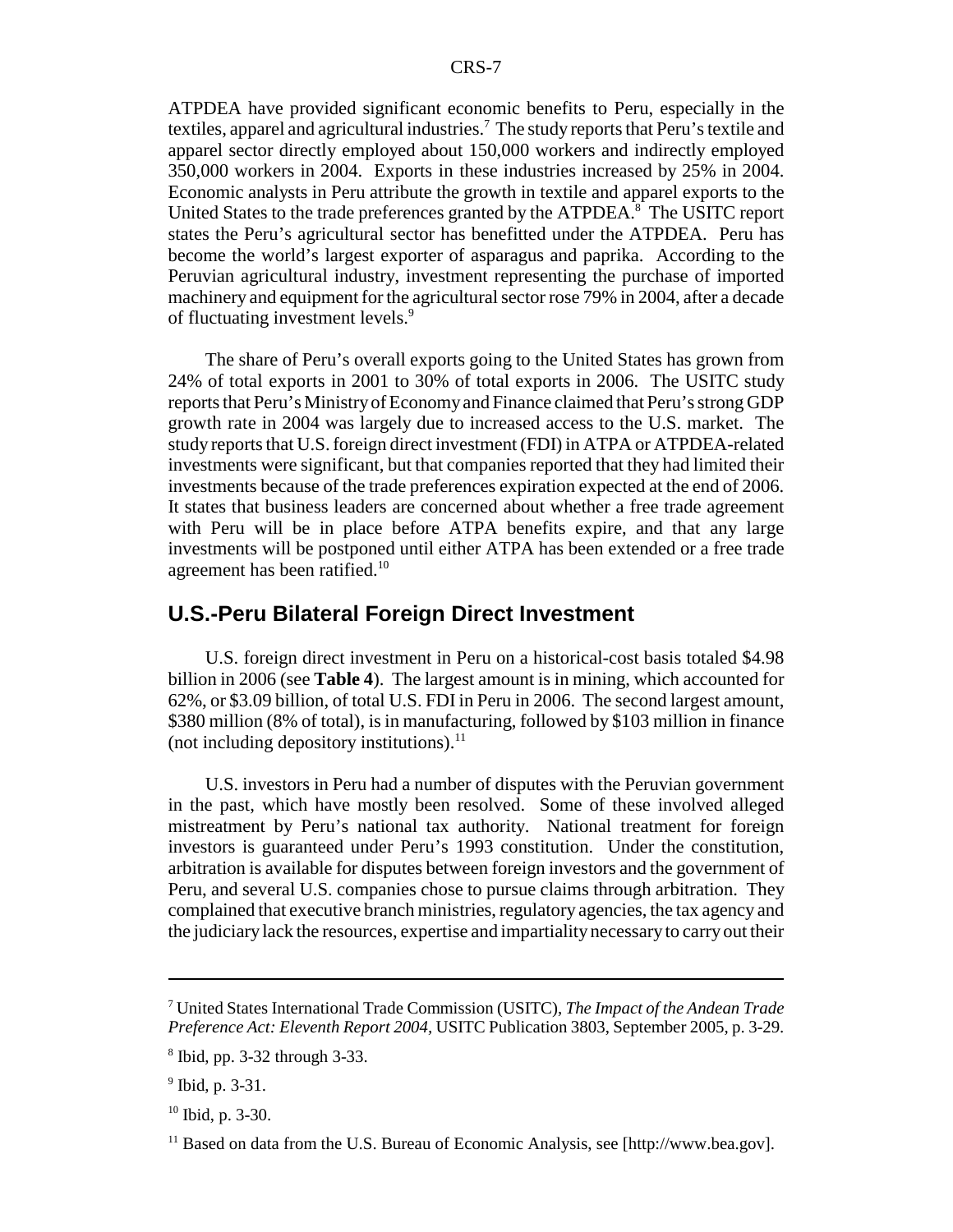respective mandates. Through FTA negotiations, the U.S. government sought a range of protections with respect to the treatment of U.S. investors, as well as a guaranteed right for those investors to have recourse to international arbitration in the event of investment disputes. $^{12}$ 

| <b>Industry</b>                             | Amount<br>(U.S.\$ Millions) | % of Total |
|---------------------------------------------|-----------------------------|------------|
| Mining                                      | 3,085                       | 61.96%     |
| Manufacturing                               | 380                         | 7.63%      |
| Finance (except depository<br>institutions) | 103                         | 2.07%      |
| Total                                       | 4,979                       | 100.00%    |

#### **Table 4. U.S. Direct Investment Position in Peru (Historical-Cost Basis: 2006)**

**Source:** Bureau of Economic Analysis, International Economic Accounts.

# **Economic/Political Situation in Peru**

Peru's President Alan García was elected to his second term on June 4, 2006. President Garcia took office for a five-year term at the end of July 2006, replacing outgoing president, Alejandro Toledo. In spite of the recent economic growth, over half of Peruvians live in poverty and a large portion of the population is underemployed. Unemployment and underemployment levels total 64.5% nationwide.<sup>13</sup> The economic sector in Peru with the highest employment is wholesale/retail trade and repair services, followed by manufacturing.

Since taking office, President García has taken steps to assure the international financial community that he is running Peru as a moderate rather than as the leftist he had been in his early career. García's first presidency (1985-1990) was marked by hyper-inflation, increased poverty, and a crumbling infrastructure, which were largely caused by his unorthodox economic policies. By 1990, the last year of García's term, the rate of inflation exceeded  $7,500\%$ .<sup>14</sup> During the 1980s, a violent guerrilla insurgency took place in the country. In the mid 1980s, the army was given

<sup>12</sup> USTR, p. 484.

<sup>13</sup> U.S. Department of State, Bureau of Western Hemisphere Affairs, *Background Note: Peru,* June 2006, p. 5.

<sup>14</sup> The Economist Intelligence Unit Limited, *Peru: Country Profile,* 2007.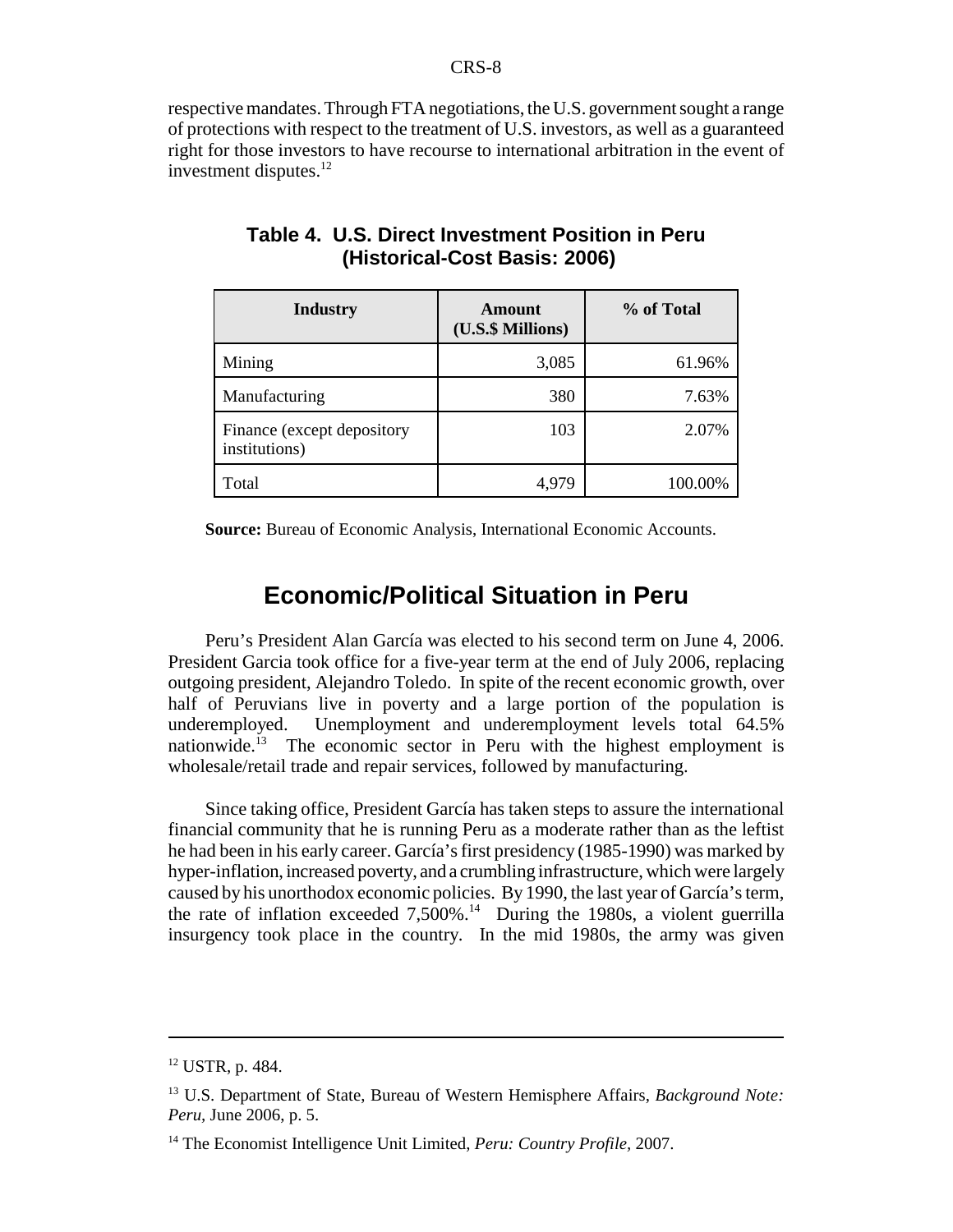responsibility for counter-insurgency operations, and widespread violations of human rights ensued. $15$ 

During the regime of former President Alberto Fujimori (1990-2000), the government led a major crackdown on terrorism, and implemented a radical economic reform program to control hyperinflation and bring economic stability to the country. President Fujimori's administration implemented measures to eliminate price controls and state subsidies, liberalize markets, and implement structural reforms. The program also included a wide-ranging privatization plan and a relaxation of foreign investment restrictions to help increase foreign investment. Existing labor laws were relaxed significantly during this time. Since 2001, however, Peru has made much progress in strengthening labor protections by implementing labor law reform and protecting workers' rights.

President Alejandro Toledo (2001-2006) presided over a period in which Peru was one of the fastest growing economies in Latin America, largely due to growth in the mining and export sectors. President Toledo's administration could be characterized as one marked by public protests and a number of government scandals, but it was also responsible for having a broadly orthodox economic policy which helped control public spending and promote economic growth.<sup>16</sup> Peru's GDP rate of growth increased from 0.2% in 2001 to 8.0% in 2006.

President García has continued the pro-market economic policies of his predecessor, President Alejandro Toledo. Since initiating his political comeback in 2001, García has softened his populist rhetoric, and apologized for his earlier errors. He says he is now governing not as a leftist but as a moderate. Hoping to regain credibility with Peru's business sector and international financial institutions, he has pledged to maintain orthodox macro-economic policies.<sup>17</sup> García has appointed a fiscal conservative as finance minister and cut the pay of government workers. He also has sought to reassure poor Peruvian citizens that he is addressing their needs by pledging austerity measures such as halving the Government Palace's annual spending and redirecting the funds to a rural irrigation project.<sup>18</sup>

García has embraced the PTPA in his efforts to strengthen the bilateral relationship with the United States and to fight poverty and inequality in Peru. Recognizing that a free trade agreement would not be sufficient to eliminate inequality, President García announced in October 2006 a number of internal reforms that would help spread benefits of free trade to the poorer regions of the country and reduce the level of poverty. Over half of Peru's population lives below the poverty line. Poverty is concentrated in rural and jungle areas, and among the indigenous population.

 $15$  Ibid., p. 5.

<sup>16</sup> Ibid., p. 24.

<sup>17 &</sup>quot;Peru's García Gets Chance at Redemption," *Associated Press*, July 27, 2006.

<sup>&</sup>lt;sup>18</sup> Economist Intelligence Unit, "Country Report - Peru," April 2007.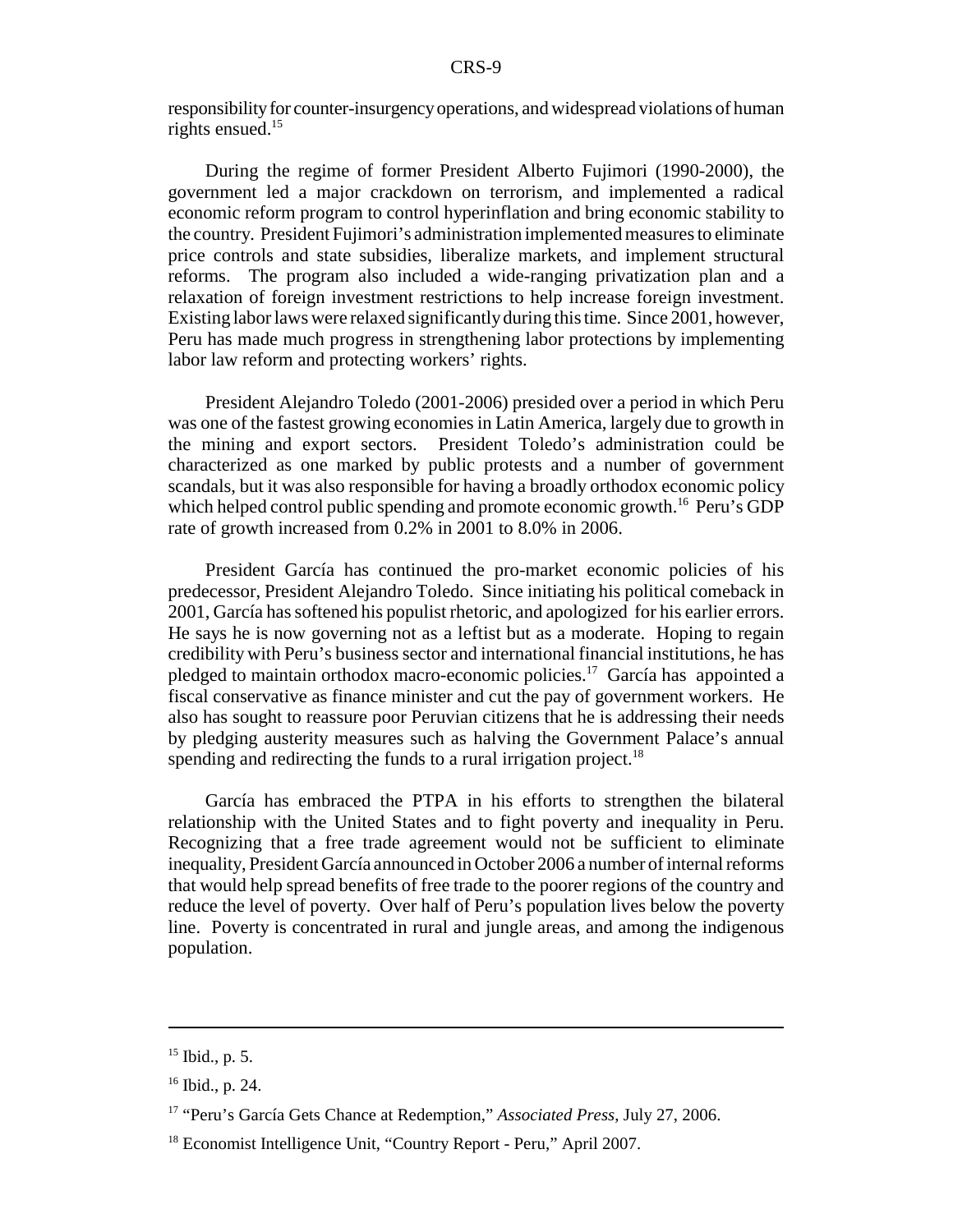#### CRS-10

# **Provisions of the U.S.-Peru Trade Promotion Agreement**

The comprehensive free trade agreement would eliminate tariffs and other barriers to goods and services. This section summarizes several key provisions in the original agreement text as provided by the United States Trade Representative (USTR), and the legally-binding amendments agreed upon by the United States and Peru in June 2007. The amendments reflect the bipartisan trade framework that was agreed upon by Congress and the Bush Administration on May 10, 2007.

## **Key PTPA Provisions<sup>19</sup>**

**Market Access.** Upon implementation, the agreement would eliminate duties on 80% of U.S. exports of consumer and industrial products to Peru. An additional 7% of U.S. exports would receive duty-free treatment within five years of implementation. Remaining tariffs would be eliminated ten years after implementation. The PTPA would make the preferential duty treatment for U.S. imports from Peru under the ATPDEA permanent.

In agricultural products, the agreement would grant duty-free treatment immediately to more than two-thirds of current U.S. farm exports to Peru. These products include high quality beef, cotton, wheat, soybeans, soybean meal and crude soybean oil, certain fruits and vegetables, and many processed food products. Tariffs on most remaining agricultural products would be phased out within 15 years, and all tariffs eliminated in 18 years.

In textiles and apparel, products that meet the agreement's rules of origin requirements would receive duty-free treatment immediately. The rules of origin requirements are generally based on the yarn forward standard to encourage production and economic integration. A "de minimis" provision would allow limited amounts of specified third-country content to go into U.S. and Peruvian apparel to provide producers in both countries flexibility. A special textile safeguard would provide for temporary tariff relief if imports prove to be damaging to domestic producers.

The agreement includes comprehensive rules of origin provisions that would ensure that only U.S. and Peruvian goods could benefit from the agreement. The agreement also includes customs procedures provisions, including requirements for transparency and efficiency, procedural certainty and fairness, information sharing, and special procedures for the release of express delivery shipments.

In government procurement contracts, U.S. companies would be granted nondiscriminatory rights to bid on contracts from Peruvian government ministries, agencies, and departments. These provisions would cover the purchases of most Peruvian central government entities and state-owned enterprises, including Peru's

<sup>&</sup>lt;sup>19</sup> The text of the PTPA is available online at the Office of the United States Trade Representative (USTR) website: [http://www.ustr.gov].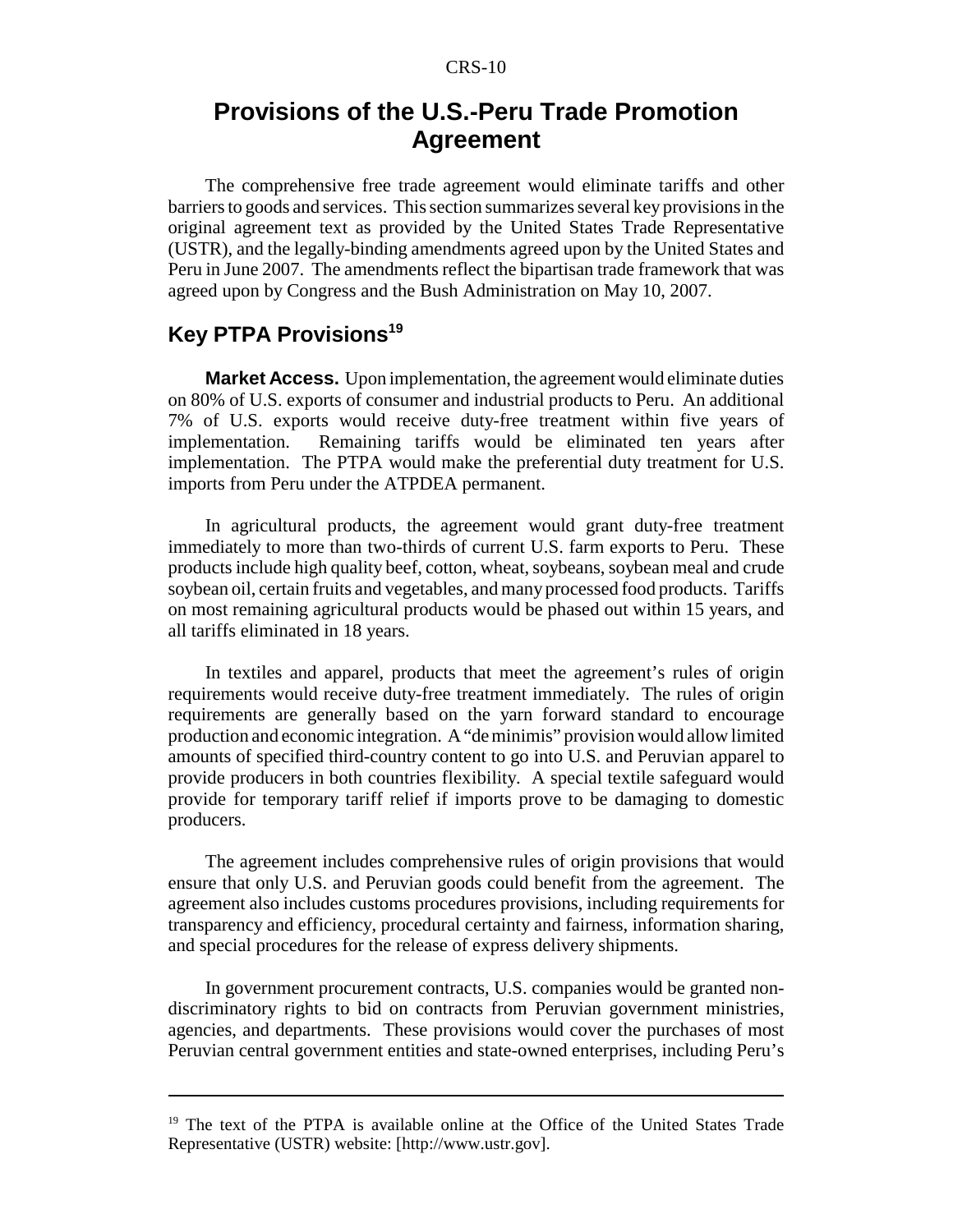oil company and its public health insurance agency (a major purchaser of pharmaceuticals).

**Services.** In services trade, Peru would grant market access to U.S. firms in most services sectors, with very few exceptions. The affected services sectors would include telecommunications, financial services, distribution services, express delivery services, computer and related services, audiovisual and entertainment services, energy services, transport services, construction and engineering services, tourism, advertising, professional services (architects, engineers, accountants, etc.), and environmental services. In telecommunications services, the agreement would prevent local firms from having preferential access to telecommunications networks. All users of a network would be guaranteed reasonable and nondiscriminatory access to the network.

Peru agreed to exceed its commitments made in the World Trade Organization (WTO), and to dismantle services and investment barriers that would include such measures as requiring U.S. firms to purchase local goods or to hire nationals rather than U.S. professionals. Market access to services would be supplemented by requirements for regulatory transparency. The financial services chapter of the agreement includes core obligations of nondiscrimination, most favored nation treatment, and additional provisions on transparency of domestic regulatory regimes.

**Investment.** The agreement includes investment provisions intended to establish a secure predictable legal framework for U.S. investors operating in Peru. The agreement would grant investors the right to establish, acquire and operate investments in Peru on an equal footing with local investors and investors of other countries. The agreement draws from U.S. legal principles and practices that include due process protections and the right to receive a fair market value for property in the event of an expropriation. Protections for U.S. investments would be backed by a transparent, binding international arbitration mechanism.

**IPR Protection.** The agreement would provide intellectual property rights (IPR) protections for U.S. companies. The agreement's IPR protection provisions include protection for U.S. trademarks, copyrighted works in a digital economy, and patents and trade secrets. The agreement also provides for penalties on piracy and counterfeiting.

**Dispute Settlement.** The core obligations of the agreement, including labor and environmental provisions, are subject to dispute settlement provisions. These provisions include procedures for openness and transparency and emphasis on promoting compliance through consultation and trade-enhancing remedies. An enforcement mechanism includes monetary penalties to enforce commercial, labor, and environmental obligations of the trade agreement.

**Labor Provisions.** The labor obligations are included in the core text of the agreement. The agreement would require parties to effectively enforce their own domestic labor laws. In the original text of the agreement, this was the only labor obligation that would be enforceable through the agreement's dispute settlement procedures, which have an enforcement mechanism that would include monetary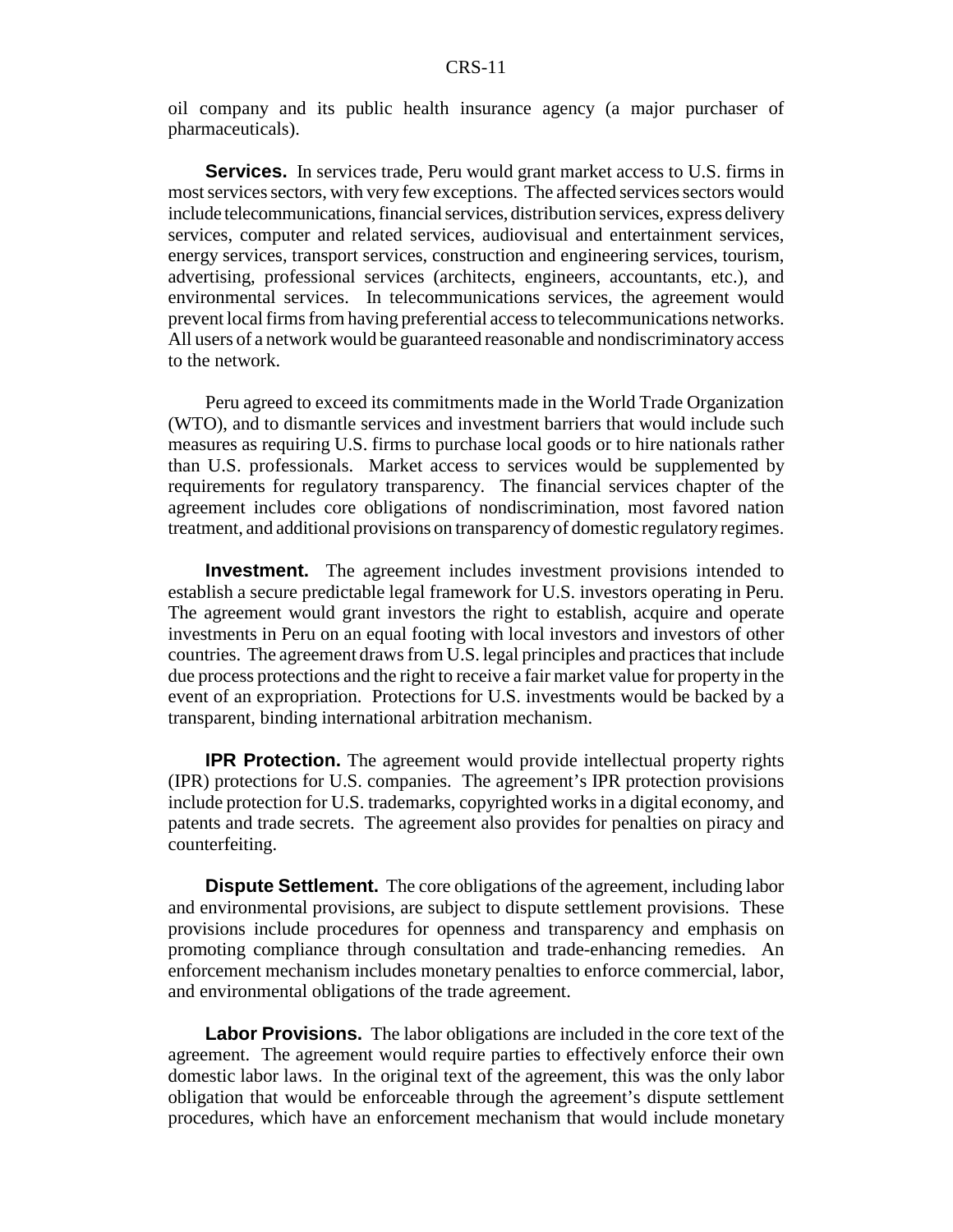penalties to enforce labor obligations.20 Failure to pay a monetary assessment could result in the suspension of trade benefits. The agreement states that emphasis would be placed on promoting compliance through consultation and trade-enhancing remedies. The agreement also includes procedural guarantees that would ensure that workers and employers would have fair, equitable, and transparent access to labor tribunals.

**Environmental Provisions.** The environmental obligations are included in the core text of the agreement. The agreement would require the United States and Peru to effectively enforce their own domestic environmental laws. This provision would be enforceable through the PTPA's dispute settlement procedures. The PTPA includes an environmental cooperation agreement that would provide a framework for undertaking environmental capacity building in Peru and establish an Environmental Cooperation Commission. The PTPA would require both countries to commit to establish high levels of environmental protection, and to not weaken or reduce environmental laws to attract trade or investment. The PTPA also includes provisions for recognizing the importance of protecting biodiversity and procedural guarantees to ensure environmental protection. These guarantees would ensure fair, equitable, and transparent proceedings for the administration and enforcement of environmental laws, while promoting voluntary market-based mechanisms to protect the environment. The PTPA's environmental chapter includes provisions for creating a public participation process, benchmarking environmental cooperation activities by international organizations, and enhancing mutual supportiveness of multilateral environmental agreements.

## **Summary of Amendments to PTPA Reflecting Bipartisan Trade Framework**

On June 25, 2007, the U.S. Ambassador to Peru J. Curtis Struble and Peruvian Foreign Commerce and Tourism Minister Mercedes Araoz signed amendments to the pending PTPA. The amendments are based on the agreement reached between the Bush Administration and Congress on May 10, 2007. The Administration stated that, because the new commitments would have to be "legally binding," they could not have been incorporated into the agreement as side letters. Some of the key amendments incorporated into the agreement include obligations related to five basic ILO labor rights, multilateral environmental agreements (MEAs), and pharmaceutical intellectual property rights (IPR). These provisions would be fully enforceable through the agreement's dispute settlement mechanism.

**Provisions on Basic Labor Standards.**<sup>21</sup> The United States and Peru would be required to "adopt, maintain and enforce in their own laws and in practice" the five basic internationally-recognized labor standards, as stated in the 1998 ILO Declaration. These include 1) freedom of association; 2) the effective recognition of

 $20$  The domestic labor law enforcement provision is subject to the dispute settlement provisions of the agreement, which include provisions for openness and transparency by requiring at least one open public hearing and public release of legal submissions.

<sup>21</sup> For more details, see CRS Report RS22521, *Peru Trade Promotion Agreement: Labor Issues,* by Mary Jane Bolle and M. Angeles Villarreal.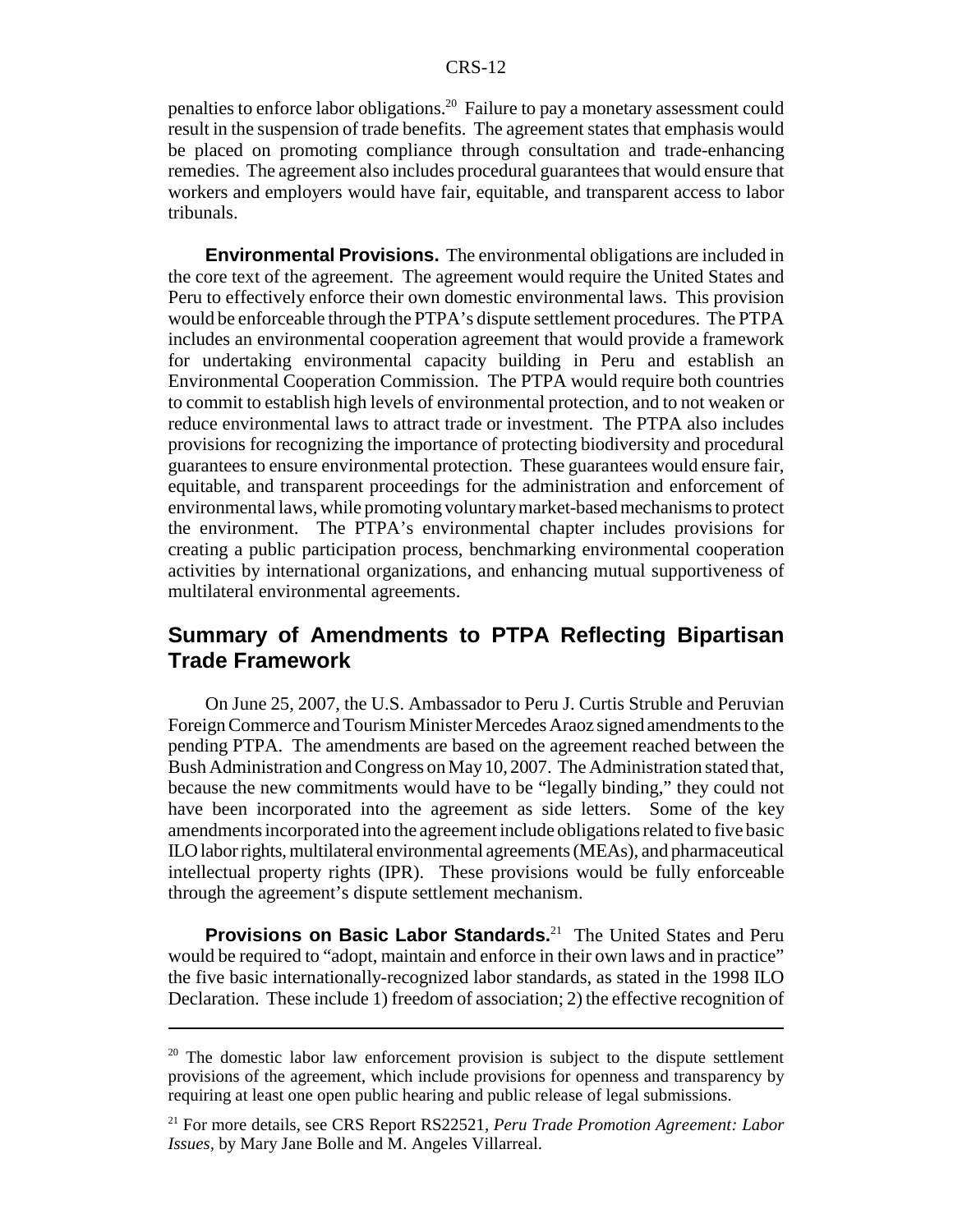the right to collective bargaining; 3) the elimination of all forms of forced or compulsory labor; 4) the effective abolition of child labor and a prohibition on the worst forms of child labor; and 5) the elimination of discrimination in respect of employment and occupation. These obligations would refer only to the 1998 ILO *Declaration on the Fundamental Principles and Rights at Work.* Another change relates to labor law enforcement. Any decision made by a signatory on the distribution of enforcement resources would not be a reason for not complying with the labor provisions. Parties would not be allowed to derogate from labor obligations in a manner affecting trade or investment. Labor obligations would be subject to the same dispute settlement, same enforcement mechanisms, and same criteria for selection of enforcement mechanisms as all other obligations in the agreement.

**Provisions on Environment.** Amendments to the proposed PTPA would commit both parties to effectively enforce their own domestic environmental laws, and to adopt, maintain, and implement laws and all other measures to fulfill obligations under the seven covered multilateral environmental agreements (MEAs). All obligations in the environment chapter would be subject to the same dispute settlement procedures and enforcement mechanisms as all other obligations in the agreement. The environment chapter includes an Annex on Forest Sector Governance that addresses environmental and economic consequences of trade associated with illegal logging and illegal trade in wildlife. The Annex would require concrete steps for the two countries to enhance forest sector governance and promote legal trade in timber products.

**Other Provisions.** Additional amendments to the PTPA include provisions on generic medicines and government procurement, among others. Regarding the provisions on generic medicines, the trading partners would provide five years of data exclusivity for test data related to pharmaceuticals. If Peru relies on U.S. Federal Drug Administration (FDA) approval of a given drug, and meets certain conditions for expeditious approval of that drug in Peru, the data exclusivity period would expire at the same time that the exclusivity expired in the United States. These provisions would reportedly allow generic medicines to enter more quickly into the market in Peru.<sup>22</sup> In government procurement, the amended provisions would allow U.S. state and federal governments to condition government contracts on the adherence to the give basis ILO labor standards.<sup>23</sup>

# **Issues for Congress**

#### **Economic Impact**

If and when fully implemented, the PTPA would likely have a have a small, but positive, net economic effect on the United States because of the relatively small size of Peru's economy in relation to the U.S. economy. In 2006, Peru had a nominal

<sup>22</sup> *International Trade Daily,* "Democratic, GOP Lawmakers Reach Agreement With Administration on FTAs," by Rosella Brevetti, May 11, 2007.

 $23$  Ibid.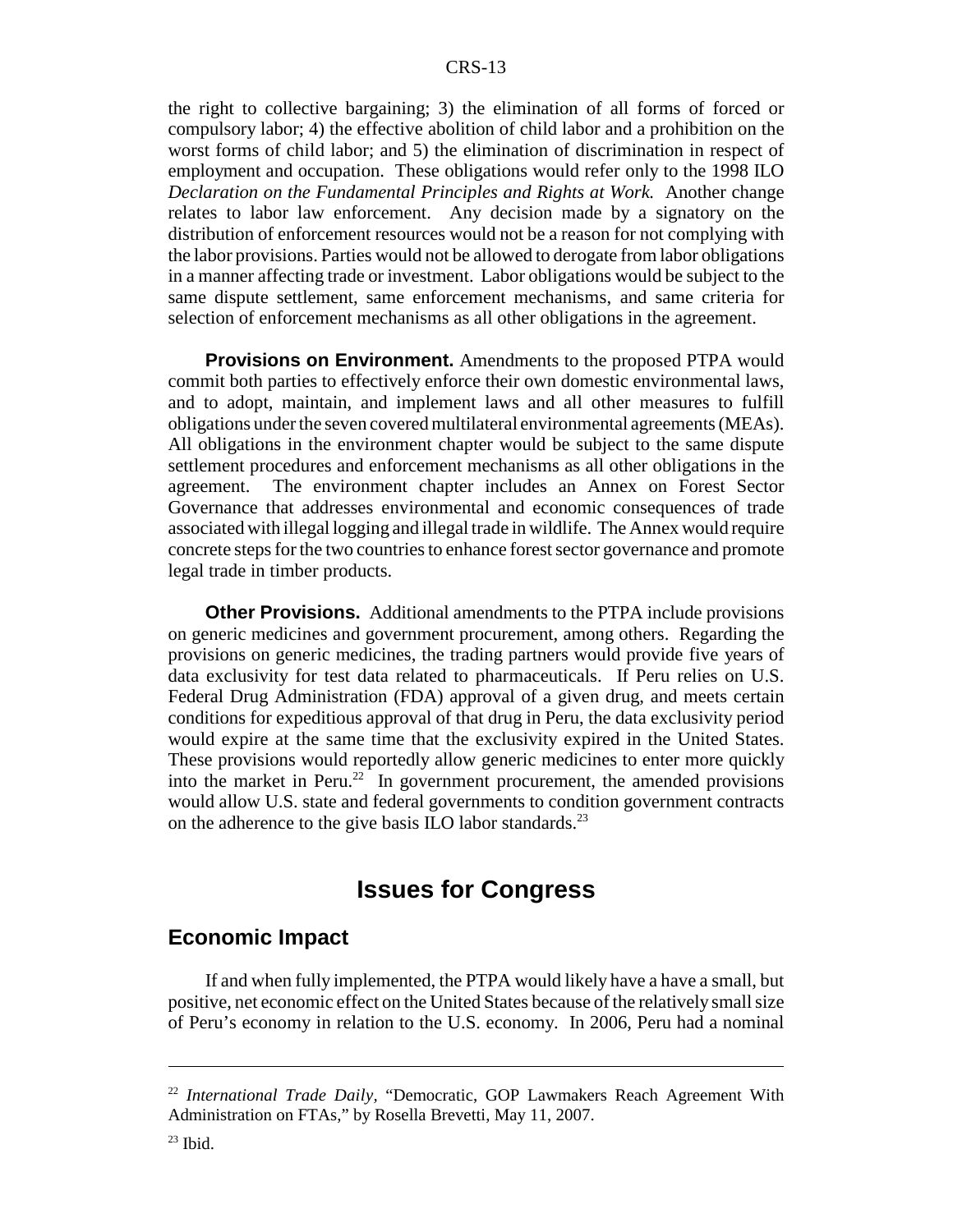#### CRS-14

GDP of \$93 billion, approximately 0.7% the size of the U.S. GDP of \$13.2 trillion. Another reason the net effect would be expected to be small is that the value of U.S. trade with Peru is small when compared to overall U.S. trade. U.S. trade (imports plus exports) with Peru accounts for about 0.3% of total U.S. trade. U.S. imports from Peru account for 0.3% of total U.S. imports, and U.S. exports to Peru account for 0.3% of total U.S. exports. Most of the economy-wide trade effects of trade liberalization from the PTPA would be due to Peru's removal of tariff barriers and other trade restrictions. U.S. exporters have substantially larger tariff barriers on their exports to Peru than do Peruvian exporters on their exports to the United States.

The USITC study on the potential effects of a PTPA, estimates that U.S. imports from Peru would increase by \$439 million and U.S. exports to Peru would increase by \$1.1 billion. The study also estimates that U.S. GDP would increase by over \$2.1 billion (0.02%) as a result of the agreement. In terms of losses, the report estimates that three U.S. sectors, metals (mainly gold, copper, and aluminum), crops (such as cut flowers, live plants, and seeds), and paddy rice, would experience reductions in output, revenue, or employment of more than  $0.10\%$ <sup>24</sup>

The proposed PTPA is unlikely to affect the aggregate employment level in the United States, but it could impact jobs in specific industries. According to the USITC study, the largest U.S. employment gain (1%) is estimated to be in wheat production. Declines are estimated in metals (gold, copper, and aluminum), rice production, and miscellaneous crops (cut flowers, live plants and seeds) which could lose up to 0.2% of their employment, displaced by imports. Some labor groups argue that U.S. exports of basic grains could adversely affect the livelihoods of subsistence farmers in Peru, where agriculture is the main source of jobs.

Another factor for consideration is the extent to which the proposed PTPA would provide trade creation over trade diversion.<sup>25</sup> One of the drawbacks to a bilateral free trade agreement is that it may result in trade diversion because it is not fully inclusive of all regional trading partners. Trade diversion results when a country enters into an FTA and then shifts the purchase of goods or services (imports) from a country that is not an FTA partner to a country that is an FTA partner but still a higher cost producer. In the case of the United States and Peru, for example, goods from the United States may replace Peru's lower-priced imports from other countries in Latin America. If this were to happen, the United States would now be the producer of that item, not because it produces the good more efficiently, but because it is receiving preferential access to the Peruvian market.

<sup>24</sup> USITC PTPA Report, p. xv.

<sup>&</sup>lt;sup>25</sup> When a trade agreement lowers trade barriers on a good, production may shift from domestic producers to lower cost foreign producers and result in substituting an imported good for the domestic good. This process is called trade creation. Trade creation provides economic benefits as consumers have a wider choice of goods and services available at lower costs. Trade creation also results in adjustment costs, however, usually in the form of domestic job losses as production shifts to another country.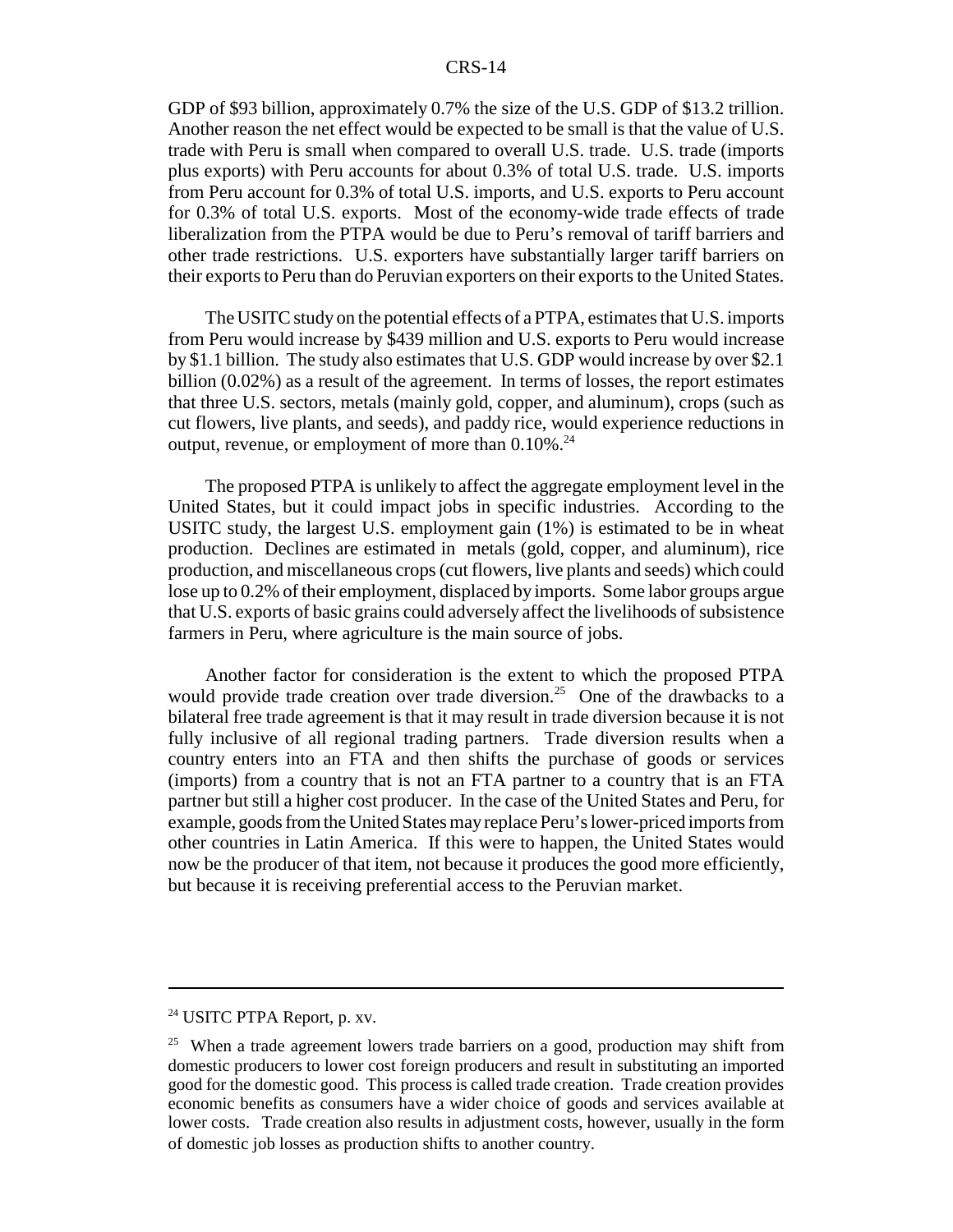# Labor Issues<sup>26</sup>

The labor provisions have been among the more controversial in the negotiation of the agreement. Supporters of the agreement have argued that Peru has ratified all eight International Labor Organization (ILO) core labor standards; that a PTPA would reinforce Peru's labor reform measures of recent years<sup>27</sup>; and that PTPA provisions would go beyond labor protections in U.S. laws under the ATPA and the Generalized System of Preferences (GSP). Critics argue that, with enforceable ILO core labor standards in the language of the agreement, the main issues at this point are Peru's adoption of new labor laws and enforcement of labor law.

A number of Members of Congress indicated early in 2007 that PTPA labor requirements would have to be strengthened for the agreement to be approved and would like to see ILO core labor standards included in the agreement. In March 2007, the Democratic leadership of the House Ways and Means Committee announced a set of trade principles (Democratic Trade Principles)<sup>28</sup> that can "pave the way to re-establishing a bipartisan consensus on trade."29 These principles included a commitment that free trade agreement (FTA) signatory countries adopt basic ILO labor standards and agree to enforcement provisions for those standards in agreements.<sup>30</sup>

On May 10, 2007, after much negotiation, Congress and the Administration announced an agreement for a "New Trade Policy for America," which incorporated key Democratic priorities relating to labor and other issues. Key concepts in the new trade-labor policy include fully enforceable provisions that 1) incorporate ILO core labor standards as stated in the 1998 ILO *Declaration on Fundamental Principles and Rights at Work* (henceforth referred to as the *ILO Declaration*);<sup>31</sup> and 2) prohibit

<sup>26</sup> For more details, see CRS Report RS22521, *Peru Trade Promotion Agreement: Labor Issues,* by M. Angeles Villarreal and Mary Jane Bolle.

<sup>&</sup>lt;sup>27</sup> During the regime of former Peruvian President Alberto Fujimori (1990 to 2000), labor laws in Peru were relaxed significantly as the government implemented a radical economic reform program to bring economic stability to the country. Since 2002, however, Peru has made significant progress in strengthening labor protections by implementing labor law reforms and protecting workers' rights.

<sup>28</sup> House Ways and Means Committee, *A New Trade Policy for America*, see [http://waysandmeans.house.gov].

<sup>&</sup>lt;sup>29</sup> Brevetti, Rosella, "Democrats Rangel and Levin Unveil Wide-Ranging Trade Proposal for FTAs," *International Trade Reporter,* March 29, 2007.

<sup>&</sup>lt;sup>30</sup> These principles were publicly released in a one-page description of the plan which did not discuss details of the trade policy proposal nor how these principles would be incorporated into trade agreements.

 $31$  These are: "(a) the freedom of association and the effective recognition of the right to collective bargaining; (b) the elimination of all forms of forced or compulsory labor; (c) the effective abolition of child labor; and (d) the elimination of discrimination in respect of employment and occupation." The *ILO Declaration* does not include in (c) the "worst forms of child labor," but the new text of the PTPA adds them to this list "for purposes of this (continued...)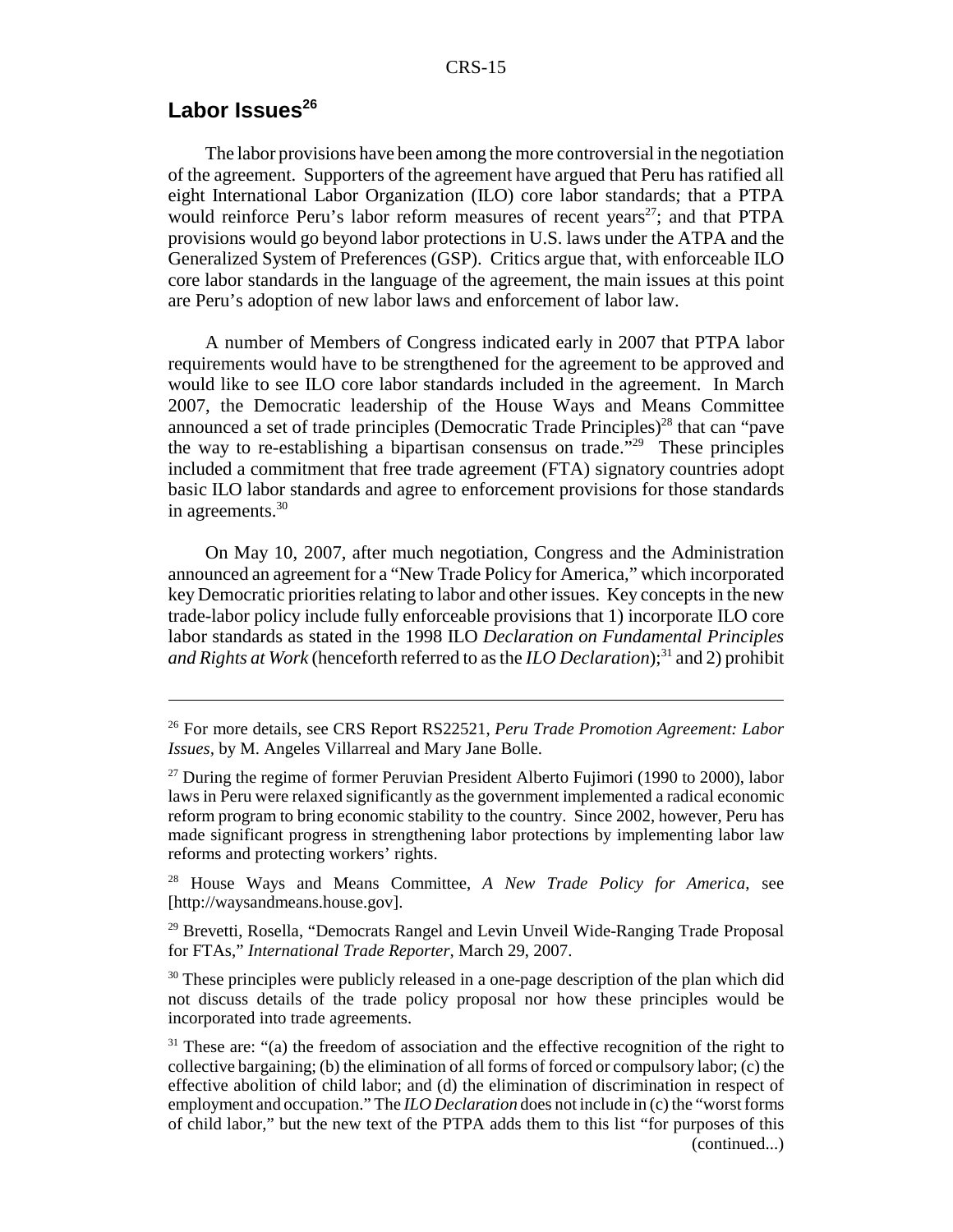partner countries from weakening laws relating to ILO core labor standards in order to attract trade or investment.

 Before the new PTPA language was released, some observers noted that the United States has ratified only two ILO conventions, while Peru has ratified all eight. In addition, the U.S. has some laws that may not totally conform with language of ILO conventions. A possible example is some state laws which permit employmentwithout-pay for prisoners. Consequently, they express concern that including enforceable ILO core labor standards into trade agreements could subject the entire U.S. labor code to challenges by trading partners. This issue is addressed by language in the PTPA that (a) restricts the application of the PTPA provisions to trade-related matters; and (b) incorporates only the *principles* of the four basic ILO rights listed in the *ILO Declaration* and quoted on p. 4, footnote 2, rather than the detailed language of the specific eight conventions.

#### **Patent Protection and Access to Medicines**

Another of the controversial issues surrounding the proposed PTPA is that of patent protection and access to medicines. Some organizations are concerned that the agreement's stronger protection of intellectual property rights (IPR), patents, and trade secrets could jeopardize access to medicines by poorer segments of the population. They believe that the agreement's provisions could delay the entry of generic drugs into the market in Peru and cause the price of medicines to rise.

The primary issue related to patent protection and access to medicines involves the data exclusivity term. To bring a patented drug to market, a drug company must demonstrate through clinical trials that the drug is both safe and effective. Under U.S. law, the data used to establish these claims are protected from use by generic manufacturers to certify their own products for a period of five years from the time the patented drug is approved for use in a country's market. This protection refers the so-called data exclusivity term. The amendments to the text of the PTPA on data exclusivity would grant Peru the period of data protection to be concurrent with the term of protection provided in the United States, which could shorten the time line for allowing generic medicines into the Peruvian market. The original text of the agreement would have delayed the availability of generic pharmaceuticals in the Peruvian market for at least five years, even if the patent had already expired.

In April 2005, Peru's Health Ministry released an evaluation of potential effects of a free trade agreement on access to medicines in Peru. The study stated that an agreement would affect generic brands of medicine in that many of these medicines would no longer be eligible to be branded as generic.<sup>32</sup> A number of non-government organizations based in the United States and Latin America are also concerned that

 $31$  (...continued)

agreement."

<sup>&</sup>lt;sup>32</sup> Valladares Alcalde, Raúl Cruzado Ubillús, Juan Seclén Palacín Zósimo, and Juan Pichihua Serna, *Evaluation of Potential Effects of the Free Trade Agreement Being Negotiated with the United States on Access to Medicines* (Official Translation), Health Ministry of Peru, Lima, Peru, April 2005.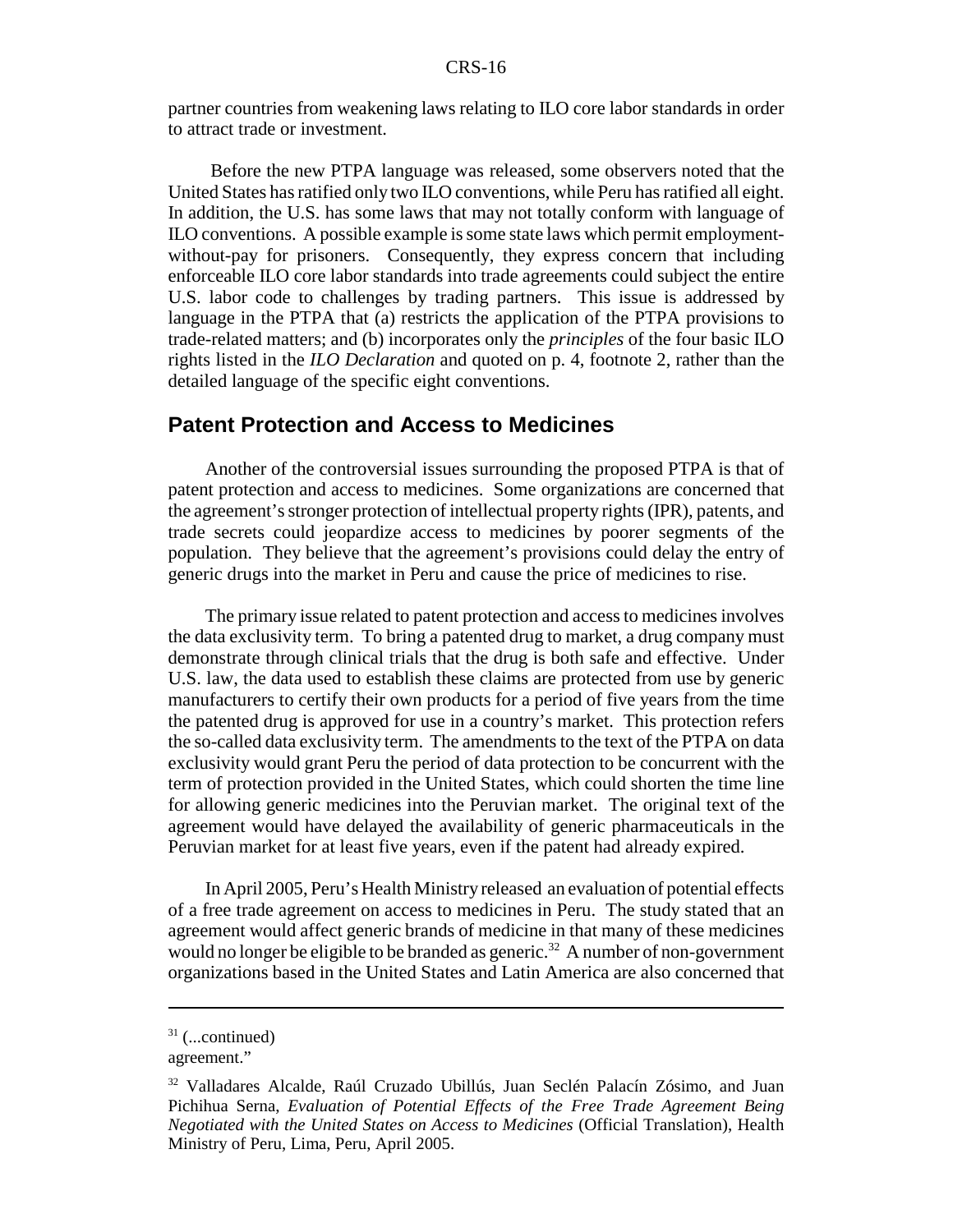a PTPA would reduce access to essential medicines by the poor populations of Peru. They believe that the agreement's provisions far exceed international standards established by the WTO.<sup>33</sup>

The pharmaceutical industry has denied claims that patents may prevent access to essential medicines in developing countries. According to industry representatives, very few medicines on the World Health Organization's list of essential medicines are patented. The International Federation of Pharmaceutical Manufacturers (IFPMA) and Associations report that 95% of essential medicines, including antiretrovirals for treating HIV/AIDS, are off-patent and can therefore be legally copied by generic manufacturers anywhere in the world. However, according to IFPMA, generic copies of these products are still not reaching the poorest populations of the world.34 The pharmaceutical industry believes that without patent protection, many of the innovative medicines that are saving lives would not be available.

# **Illegal Logging**

A major environmental issue surrounding a possible PTPA is related to U.S. imports of bigleaf mahogany and reports of illegal logging in Peru. Environmental groups are concerned that an agreement could lead to an increase in exports of illegal logged mahogany to the United States from Peru. The United States is the world's largest wood products consumer and one of the top importers of tropical hardwoods. Some environmentalists believe that U.S. demand for tropical timber from countries in Latin America may be a driving force for illegal logging. PTPA environmental provisions require each country to enforce domestic environmental laws and establish a policy mechanism to address public complaints that a party is not enforcing its environmental laws, whether or not the failure is trade-related.

In early 2007, a number of Members of Congress emphasized that environmental provisions of the agreement needed to be strengthened. The May 10 Bipartisan Democratic Trade Principles<sup>35</sup> stated that Peru should be required to adopt and enforce laws on logging Mahogany and that the United States should promote sustainable development and combat global warming by requiring countries to implement and enforce common Multilateral Environmental Agreements. These principles were incorporated into the agreement in the June 2007 amendments. Annex 18.3.4 of the amendment to Chapter 18, the environmental chapter, of the proposed PTPA is devoted to forest sector governance and subject to the dispute settlement provisions of the agreement. The annex specifically mentions protection measures for mahogany within the norms established by the Convention on

<sup>&</sup>lt;sup>33</sup> ACT Up Philadelphia, African Services Committee, AIDS Foundation of Chicago, and other organizations (37 in total), *Open Letter on Access to Medicines and the U.S.-Peru Free Trade Agreement,* see [http://www.citizen.org].

<sup>34</sup> International Federation of Pharmaceutical Manufacturers and Associations (IFPMA), Position Paper, 2005-2006, see [http://www.ifpma.org].

<sup>35</sup> House Ways and Means Committee Staff, *A New Trade Policy for America,* March 27, 2007.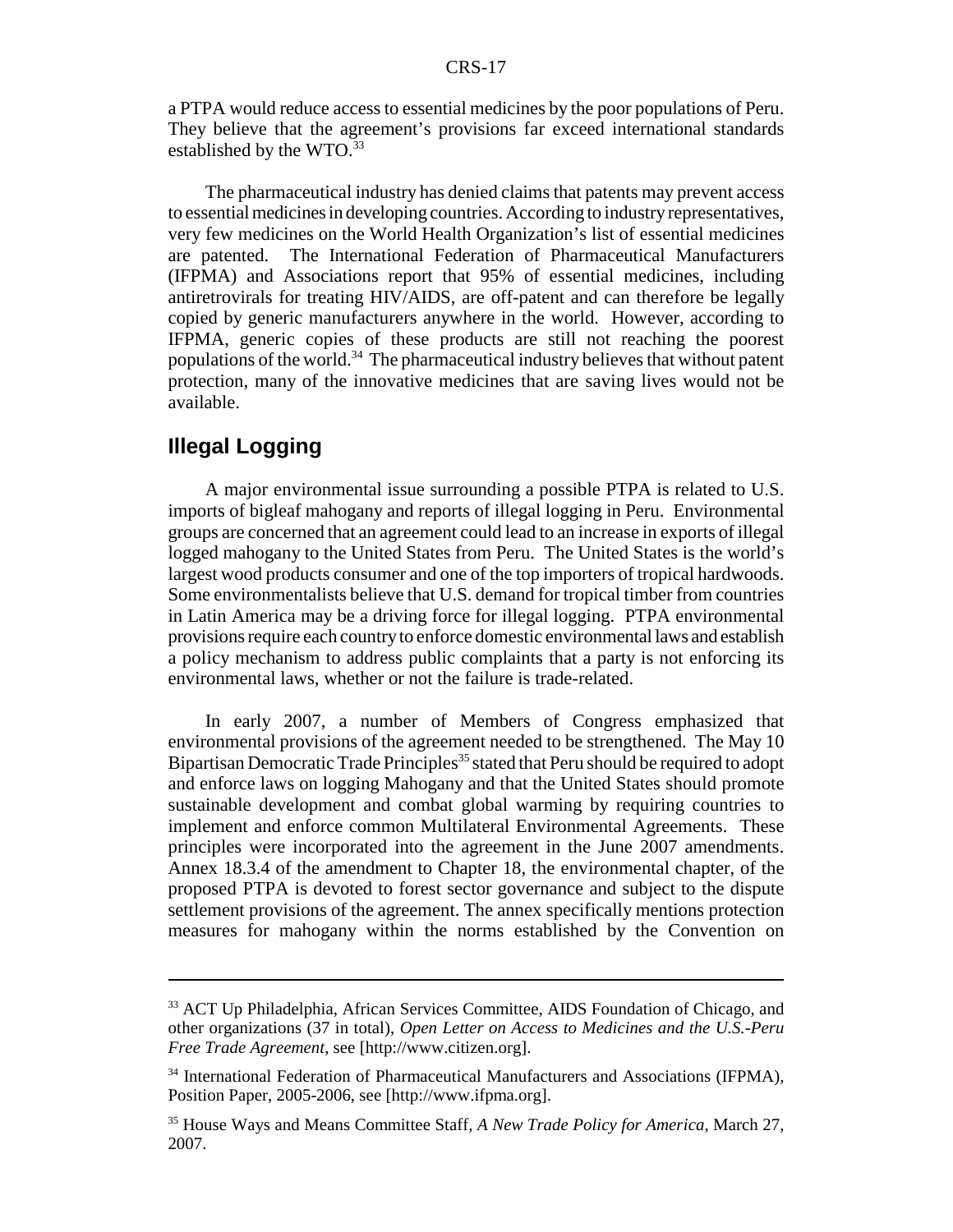#### CRS-18

International Trade in Endangered Species of Wild Fauna and Flora (CITES). The annex includes a section on enforcement measures on forest sector governance, and provisions related to the harvest of and trade in timber products.

The United States currently requires an export permit from Peru validating that mahogany entering the United States was harvested in a sustainable manner that is not detrimental to the species. Some argue, however, that Peruvian mahogany is nonetheless harvested illegally at times and that export permits provided by Peru have been granted without sufficient monitoring and assessment of harvesting practices.36 The Peruvian non-government organization, Native Federation of Madre de Dios (FENAMAD) recently teamed with the Natural Resource Defense Council to file a suit against the U.S. government and U.S. timber importers to the U.S. Court of International Trade stating that the government was authorizing trade in bigleaf mahogany from Peru without valid export permits. The court, however, rejected these claims and moved to dismiss the complaint stating a lack of jurisdiction.<sup>37</sup> U.S. timber importers announced in a press release after the court's decision that they were pleased with the court decision and that the lawsuit was a "mischaracterization" of international trade regulations.38

A PTPA would increase protections for U.S. investors in Peru which could potentially lead to a larger timber industry in Peru and greater harvesting. On the other hand, an agreement may increase awareness of the illegal logging issue and add mechanisms that may be used to increase protection. Critics of the proposed PTPA environmental provisions, in the original text prior to the amendments, claimed that the provisions were weak and that illegal logging should be addressed specifically in the agreement. FENAMAD joined forces with U.S. environmental groups to urge Members of Congress to include specific provisions in the PTPA to prevent imports of illegally logged mahogany.39

# **Prospects**

Implementing legislation for a PTPA would be considered by the U.S. Congress under Title XXI (Bipartisan Trade Promotion Authority Act of 2002) of the Trade Act of 2002 (P.L. 107-210) on an expedited basis that is limited in debate and with no amendments.40 The House is expected to consider the implementing legislation

<sup>36</sup> See CRS Report RL33932, *Illegal Logging: Background and Issues,* by Pervaze A. Sheikh.

<sup>37</sup> *International Trade Reporter,* "CIT Denies Plaintiffs' Bid to Enjoin Imports of Bigleaf Mahogany From Peru," by Rosella Brevetti, April 26, 2007.

<sup>&</sup>lt;sup>38</sup> Bozovich Timber press release, "Court of International Trade Rejects Natural Resource Defense Council's Attack on International Trade in Peruvian Mahogany," April 18, 2007.

<sup>39</sup> Natural Resources Defense Council, "Peruvian Winner of 2007 Goldman Environmental Prize Calls for Congress to Stop Importation of Illegally Logged Mahogany," April 25, 2007.

<sup>40</sup> Bilateral agreements with Panama, Peru, Colombia, and South Korea were signed (continued...)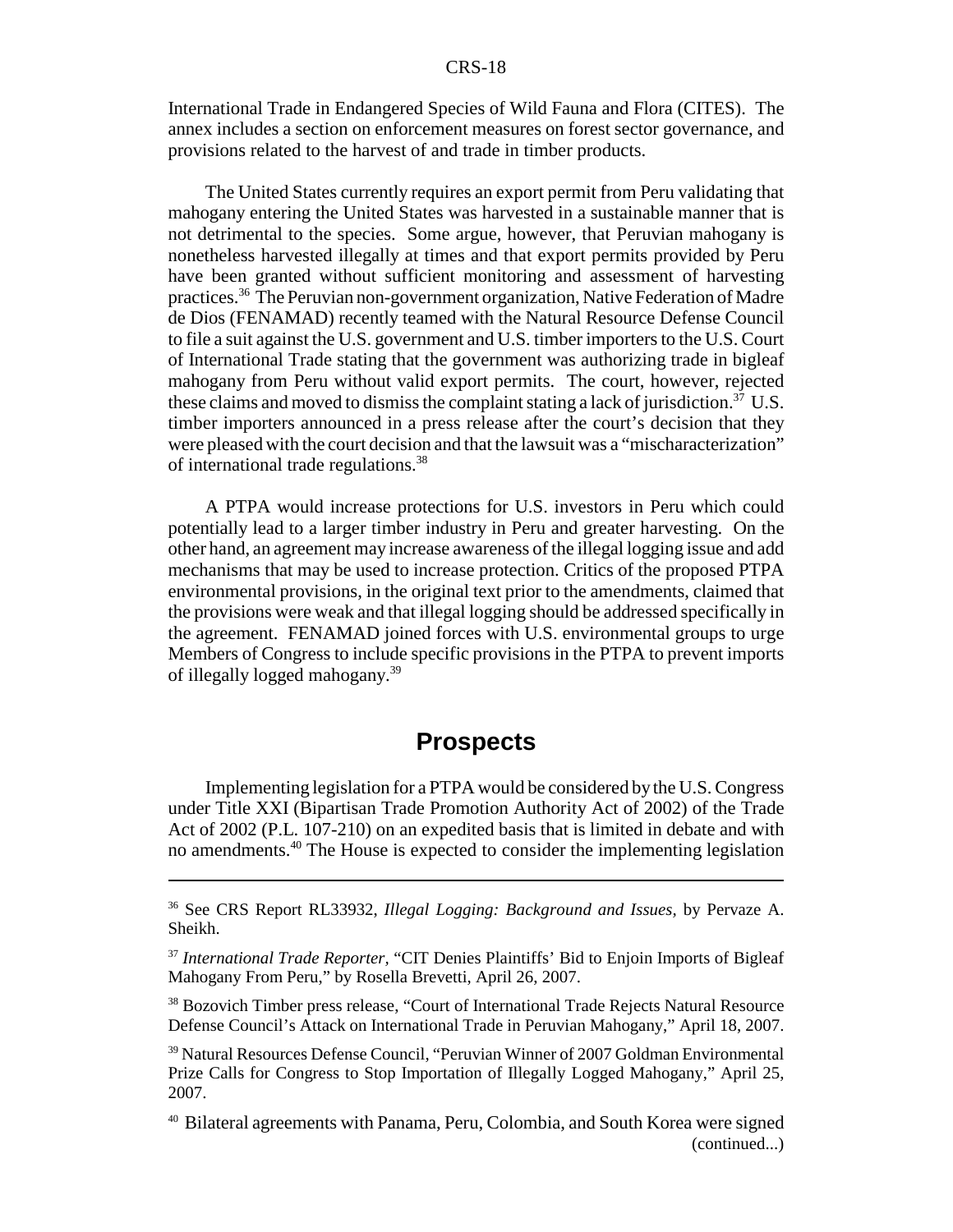(H.R. 3688) for the U.S.-Peru FTA during the week of November 5, 2007. In Peru, the Congress voted 79-14 in June 2006 to approve the PTPA and approved a set of amendments tied to the FTA on June 27, 2007.

Gaining passage of a PTPA is a high priority for the government of Peru. Peruvian President Alan García Perez met with President Bush on October 10, 2006, and again on April 23, 2007, to discuss the free trade agreement. After the April 2007 meeting, President García stated that he was in the United States to promote a free trade agreement with the United States. He said that "It is vital for our country. It is fundamental to continue this path of growth and social redistribution that we have started in my country."<sup>41</sup>

The Bush Administration is a strong supporter of the expansion of free trade with Peru and issued a statement in October 2006 that a PTPA would be mutually beneficial "in strengthening bilateral ties while leveling the trade playing field, spurring job creation, and reducing poverty and inequality".<sup>42</sup> On July 9, 2007, President Bush reaffirmed his support for the agreement and called on Congress to approve the proposed PTPA by the beginning of August. On July 6, USTR Susan Schwab wrote a letter to House Speaker Nancy Pelosi saying that House Democrats should not insist on having possible FTA partners change their laws as a precondition to congressional approval. According to a news report article, USTR Schwab stated in her letter that the Bush Administration was "deeply concerned" that some Members were considering imposing preconditions that would further delay the pending Peru and Panama FTAs, and that "...requiring another sovereign country to change its domestic laws before the U.S. Congress approves a trade agreement would be a fundamental break with U.S. law, policy, and practice."<sup>43</sup> Several House Democratic leaders issued a statement on June 29, 2007 stating that they hoped to consider the Peru and Panama agreements later in 2007, but only if these countries implemented necessary changes to their laws prior to the time the FTAs "can come into effect".<sup>44</sup>

President Alan García has met with Members of Congress on several occasions to emphasize the importance for Peru of strengthening trade relations with the United States in its efforts to fight poverty and strengthen equality among the Peruvian people. A considerable share of Peru's exports to the United States currently receives trade preferences under the ATPA and, without renewal or passage of a PTPA, many of Peru's exports to the United States would face higher duties. ATPA

 $40$  (...continued)

in time to be considered under the 2002 TPA.

<sup>41</sup> *International Trade Reporter,* "Peru's President García Meets with Bush, Promotes Value of FTA with the United States," April 26, 2007.

<sup>42</sup> The White House, "Joint Statement Between the United States of America and the Republic of Peru," Press Release, October 2006. See [http://www.whitehouse.gov].

<sup>43</sup> *International Trade Reporter,* "President Bush Calls on Congress to Pass Peru Free Trade Agreement by Early August," July 12, 2007.

<sup>44</sup> House Speaker Nancy Pelosi News Room, "Pelosi, Hoyer, Rangel, and Levin Statement on Trade," Press Release, June 29, 2007.